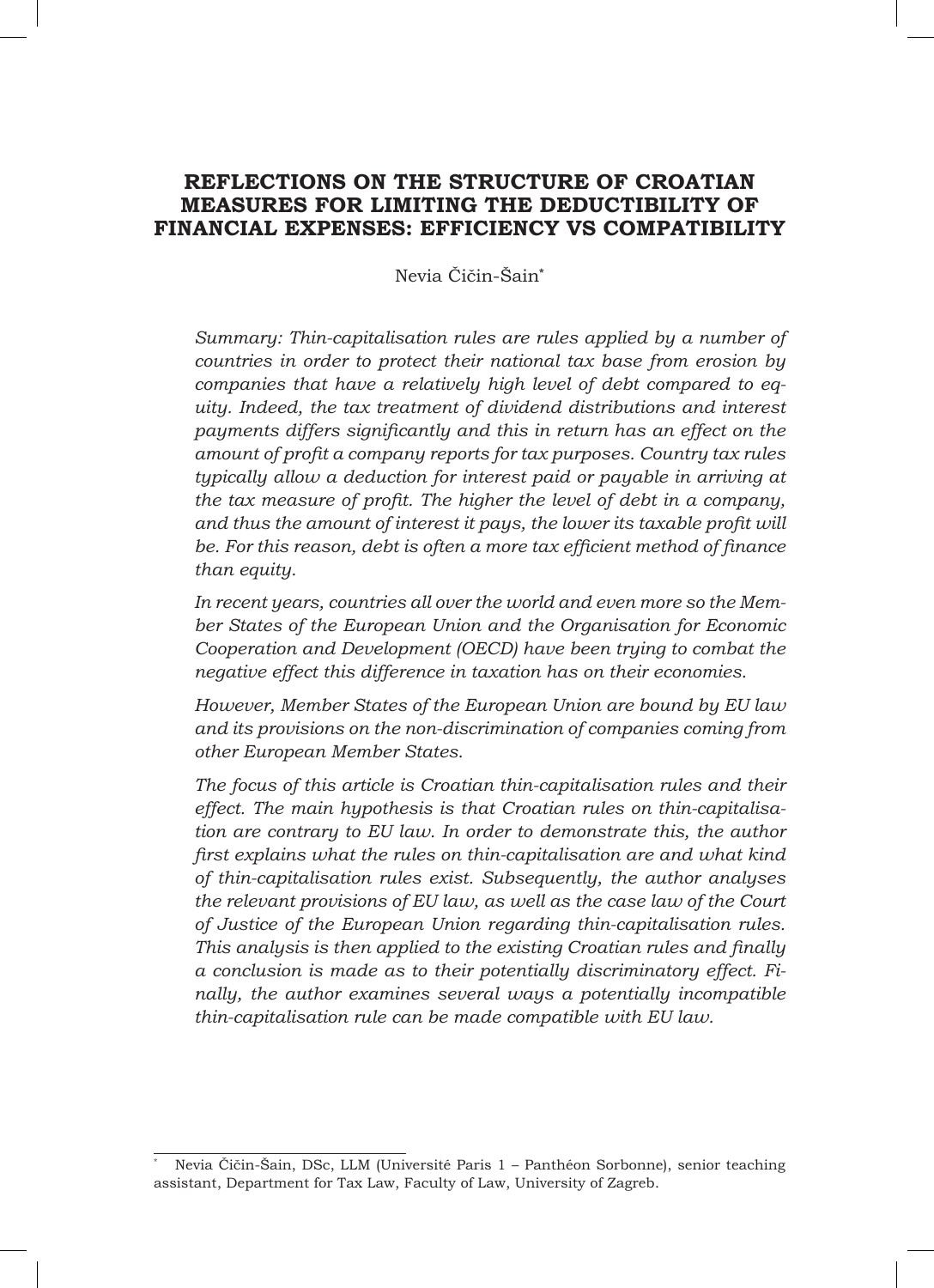*146 Nevia Čičin-Šain: Reflections on the Structure of Croatian Measures for Limiting the Deductibility...*

#### **1 Introduction**

Companies can finance their activities either with their own or with borrowed capital. There are different theories on the optimal ratio between debt and equity. However, this choice is not at all tax neutral and the way a company is capitalised will often have a significant impact on the amount of profit it reports for tax purposes. In an ideal system of corporate income taxation, the deduction of all interest payments should be allowed since they represent an expense used to generate income. However, abuse of this rule can lead to unwanted consequences. As the Organisation for Economic Cooperation and Development (hereinafter: OECD) explains:

Country tax rules typically allow a deduction for interest paid or payable in arriving at the tax measure of profit. The higher the level of debt in a company, and thus the amount of interest it pays, the lower will be its taxable profit. For this reason, debt is often a more tax efficient method of finance than equity.<sup>1</sup>

Thin capitalisation refers to the situation where a company is financed through a relatively high level of debt compared to equity. This makes the company rather vulnerable in times of financial crises, since the cost of borrowing capital can rise significantly and companies might not even be able to close their financial constructions. Even in periods when there are no financial crises, the fact that a company is thinlycapitalised sends a rather negative signal to the markets.

For a State, overindebtedness can lead to a big loss in tax revenues, without necessarily gaining any economic profits. Moreover, having in mind that financial markets are being globalised, this tax 'advantage' given to national companies can even pour out to other countries. Indeed, in purely domestic situations, thin-capitalisation issues do not even pose a problem since, from the State's perspective, an amount that is being deducted in the hands of one taxpayer is later added to the tax base of the lender and taxed. From a State's perspective, it is entirely irrelevant which company gets taxed. However, the scene changes entirely when the lender is a foreign company.

Even though the Croatian Corporate Income Tax Act (hereinafter: CITA)2 does not mention it expressly, the principle of the deductibility of financial charges derives from the general principle according to which the tax base is determined. The corporate tax base in Croatia is the dif-

 $1$  OECD Thin Capitalisation Legislation: A Background Paper for Country Tax Administrations' (OECD 2012) 3.

<sup>&</sup>lt;sup>2</sup> Corporate Income Tax Act (Official Gazette  $177/04$ ,  $90/05$ ,  $57/06$ ,  $146/08$ ,  $80/10$ , 22/12, 148/13, 143/14) (Croatia).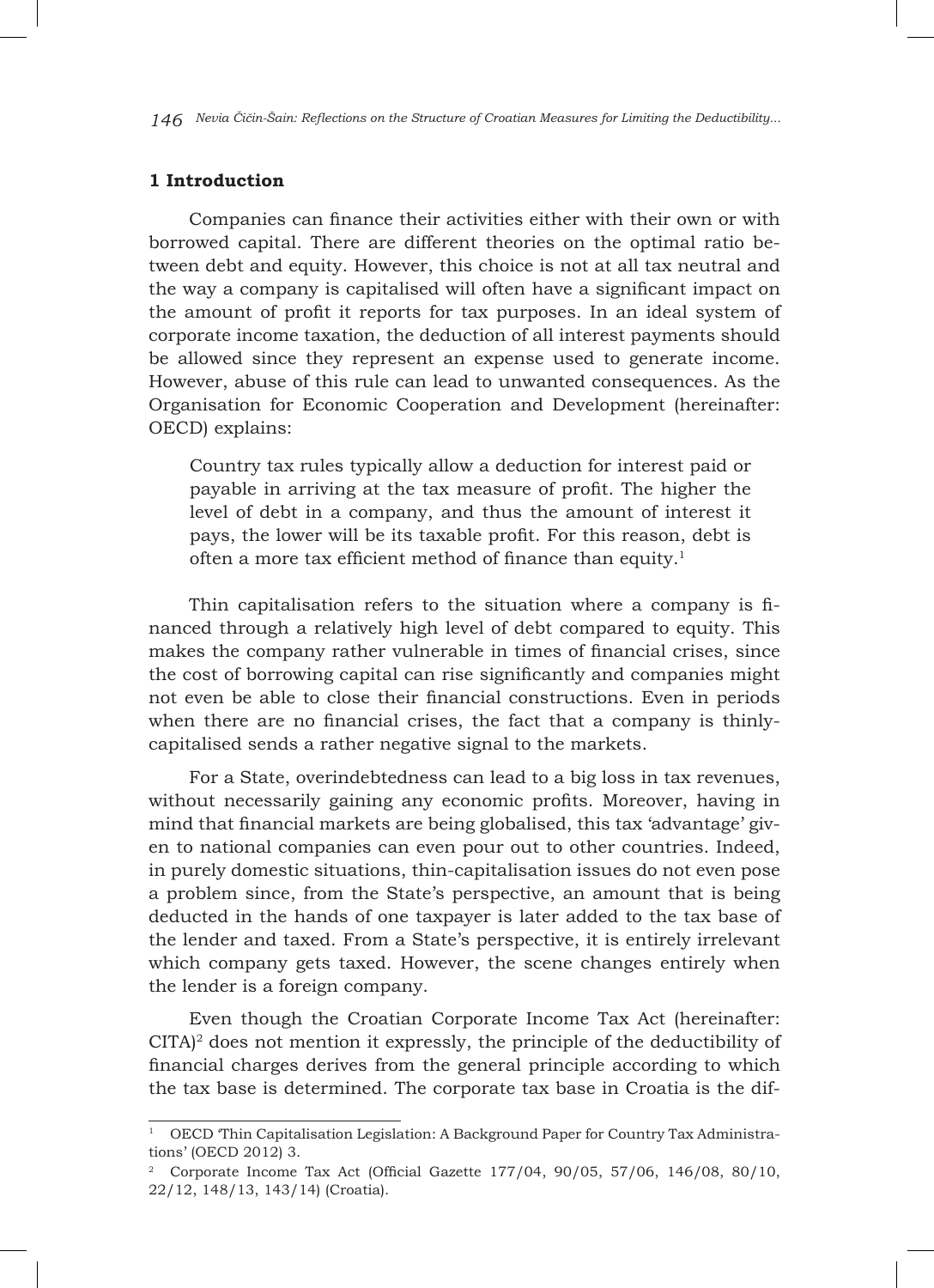ference between revenue and expenditure assessed in the profit and loss statement under the accounting rules, which is then increased and reduced by tax-specific items under the corporate tax provisions. Therefore, financial charges, parts of which are interest payments, are expenses that need to be included when calculating the tax base.

However, the legislator decided to limit the deduction of interest payments in some cases. This might seem contradictory to the principle cited above, or contradictory to the fact that current monetary policy encourages indebtedness. Prior to exploring the mechanisms for limiting the deductibility of financial charges, we shall briefly give the reasons why the legislator decided to introduce them.

#### **2 Different types of thin-capitalisation rules**

Thin-capitalisation rules are rules that aim to stop the erosion of the corporate tax base. The first large studies regarding rules on limiting the deductibility of financial expenses were conducted by the OECD in 19873 and by the International Fiscal Association (IFA) in  $1994<sup>4</sup>$  and  $1996<sup>5</sup>$  This topic was recently brought up again in the scope of a report on base erosion and profit shifting issued by the  $OECD<sup>6</sup>$  and in a Council Directive of 12 July 2016 laying down rules against tax avoidance practices that directly affect the functioning of the internal market.<sup>7</sup>

In order to better understand and analyse the Croatian rules on thin-capitalisation, it could be useful to situate them on the horizon of

<sup>3</sup> OECD, 'Thin Capitalization: Taxation of Entertainers, Artistes and Sportsmen (Issues in International Taxation, OECD 1987).

<sup>4</sup> IFA Cahiers, 'Deductibility of Interest and Other Financing Charges in Computing Income' (IFA 1994) vol 79a.

<sup>&</sup>lt;sup>5</sup> IFA Cahiers, 'International Aspects of Thin Capitalization' (IFA 1996) vol 81b.

<sup>6</sup> OECD, 'Action Plan on Base Erosion and Profit Shifting' (OECD 2013). In Action 4, headed 'Limit base erosion via interest deductions and other financial payments' it is stated: 'Develop recommendations regarding best practices in the design of rules to prevent base erosion through the use of interest expense, for example through the use of related-party and third-party debt to achieve excessive interest deductions or to finance the production of exempt or deferred income, and other financial payments that are economically equivalent to interest payments. The work will evaluate the effectiveness of different types of limitations. In connection with and in support of the foregoing work, transfer pricing guidance will also be developed regarding the pricing of related party financial transactions, including financial and performance guarantees, derivatives (including internal derivatives used in intra-bank dealings), and captive and other insurance arrangements. The work will be co-ordinated with the work on hybrids and CFC rules'17.

<sup>7</sup> Council Directive (EU) 2016/1164 laying down rules against tax avoidance practices that directly affect the functioning of the internal market [2016] OJ L193. The Directive elaborates thin-capitalisation rules in art 4. However, since the aim of this paper is to demonstrate the potential incompatibility of Croatian thin-capitalisation rules with EU law and not to suggest new ones, the author does not go into an in-depth analysis of the thincapitalisation rules proposed in the Directive.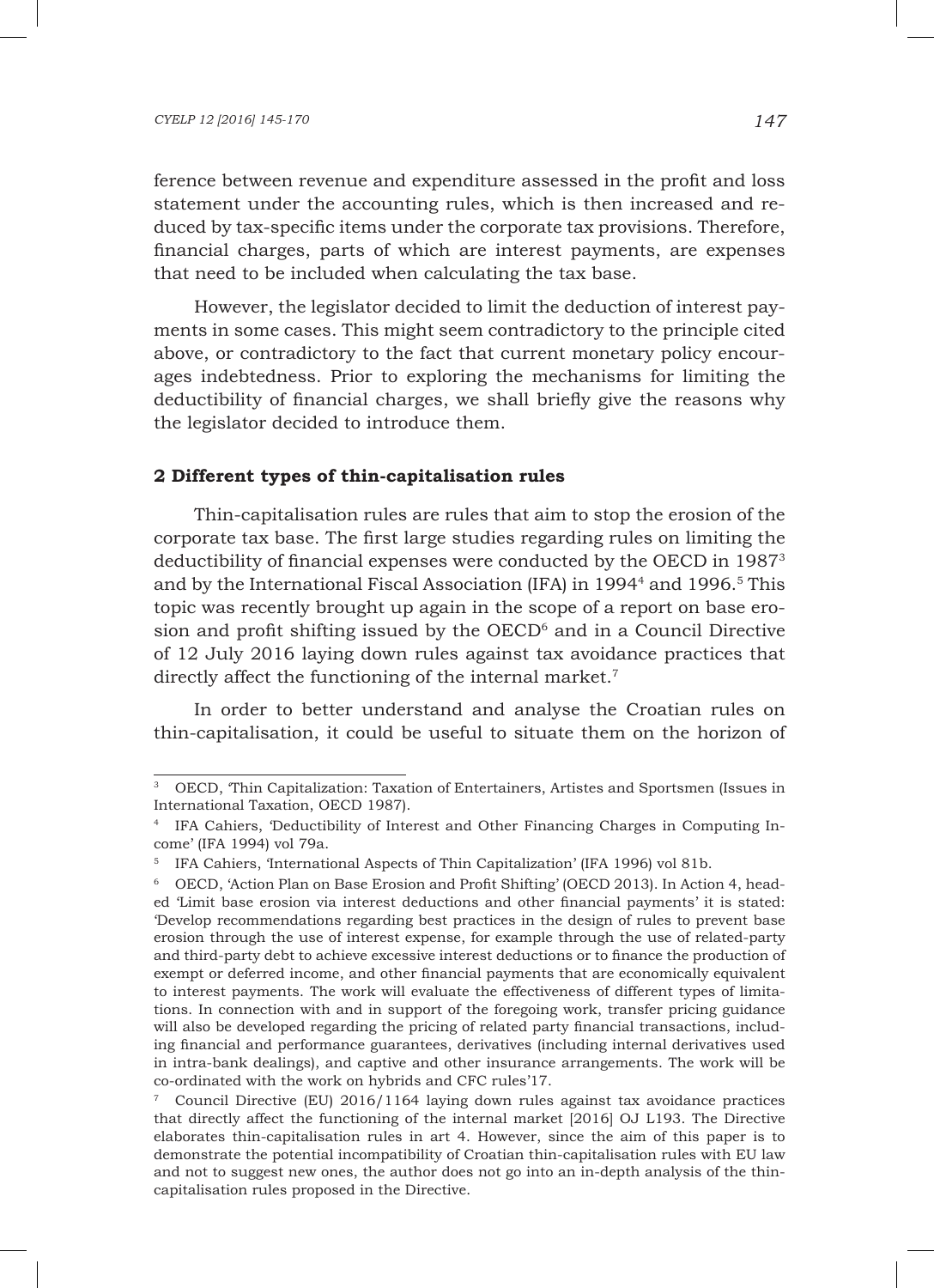other typical rules regarding thin-capitalisation. Indeed, countries have a vast array of rules destined to curb thin-capitalisation, rules that can be classified into general and specific ones. The first would encompass rules containing the abuse of law principle or the arm's length principle. The others are more specifically tailored to precisely fight thin-capitalisation.

Here again, there are different variations of these rules that can be classified depending on different keys of classification, based on:

a) their material scope of application – rules determining a maximum amount of debt on which deductible interest payments are available and those determining a maximum amount of interest that may be deducted by reference to the ratio of interest (paid or payable) to another variable; $^8$ 

b) their territorial scope of application – rules applicable solely when the lender is situated in a country with low taxation or rules applicable when the lender is a non-resident or rules applicable when the loans are provided by both a resident or non-resident lender;

c) the quality of debt – internal debt (intra-group), external debt, external debt but guaranteed by a dependant person (*back-to-back loans*).

d) the criterion used for an appreciation of what is to be considered acceptable – a ratio of debt to equity, or a limitation to a percentage of EBITDA, or a limitation according to the arm's length principle;

e) whether, when the ratio is surpassed, the assumption of excessive indebtedness is irrebuttable or rebuttable and, ultimately, having in mind the consequences;

f) whether excessive interest payments are simply non-deductible or whether they are requalified as hidden dividend distributions.<sup>9</sup>

#### **3 Croatian thin-capitalisation rules**

The Croatian 'arsenal' of measures destined to fight excessive interest deduction consists of the following rules:

1. Rules on penalty interest accumulated between associated persons. Penalty interest is not deductible and it increases the tax base (article 7.1.8 CITA);

2. Rules on interest on loans granted by shareholders or company members (article 8 CITA and article 32 of the Regulation on Corporate Income Tax (hereinafter: Regulation on CIT $10$ );

OECD (n 1) 7.

<sup>&</sup>lt;sup>9</sup> H Kruger, *Liberté de gestion et endettement des entreprises en droit fiscal* (LGDJ 2007) 288. <sup>10</sup> Regulation on Corporate Income Tax (Official Gazette 95/05, 133/07, 156/08, 146/09,

<sup>123/10, 137/11, 61/12, 146/12, 160/13, 12/14, 157/14, 137/15) (</sup>Croatia).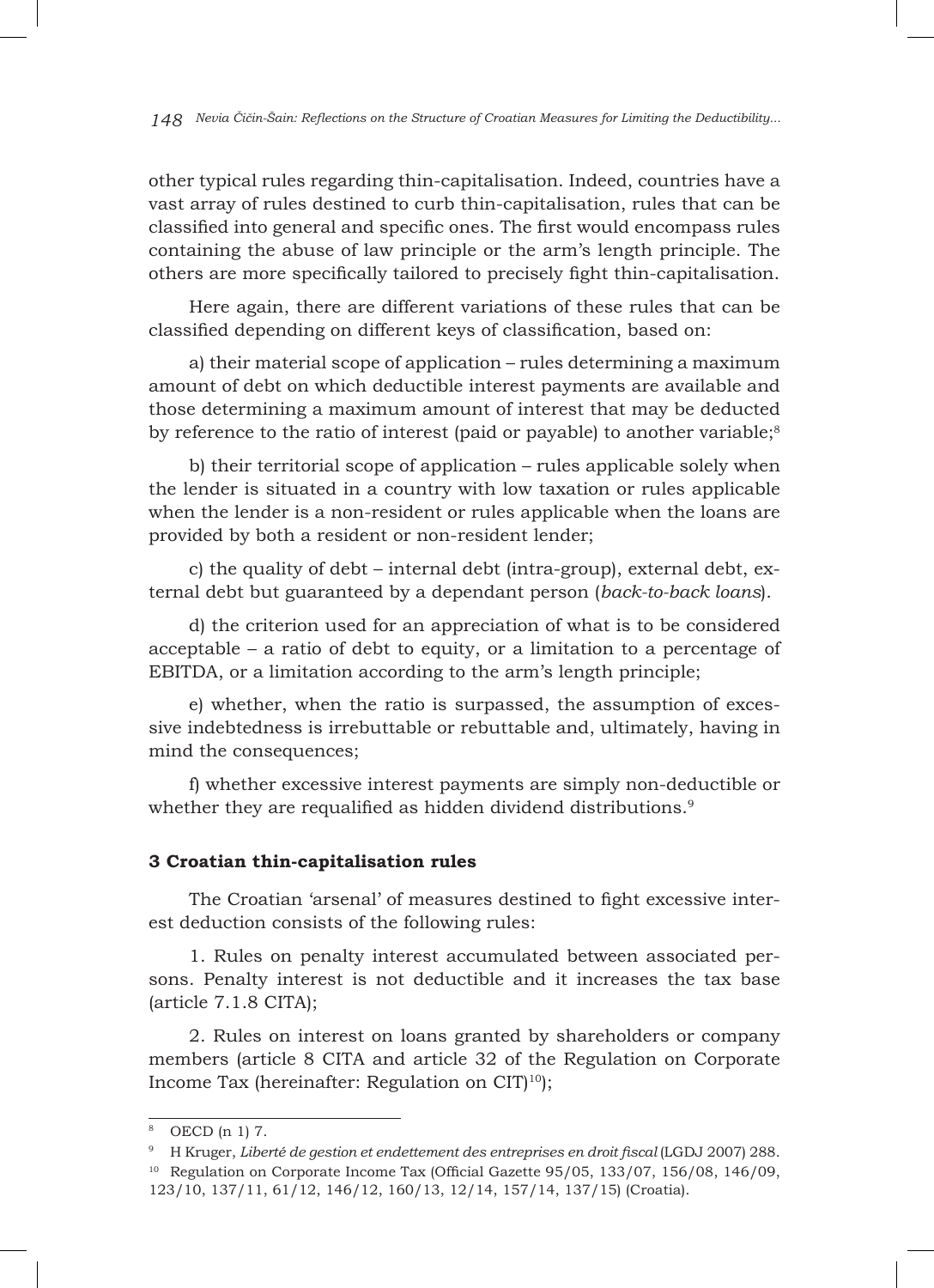3. Rules on interest in transactions between associated persons – the application of transfer pricing rules on financial relations (article 14 CITA and article 37 of the Regulation on CIT).

In this paper, we will investigate only measures two and three, because we deem the first measure rather self-explanatory. Indeed, in transactions including related parties, it would be very easy to deliberately stall payments and thus incur penalty interest solely for the purpose of reducing the tax base. Logically, the lawmaker did not allow for such payments to reduce the tax base.

# *3.1 Rules determining a maximum amount of debt on which deductible interest payments are available11*

The application of these rules depends on the fulfilment of two criteria. The first criterion concerns the person of the lender. Namely, the rules apply only if the lender is an associated person who has sufficient participation in the company of the borrower that can provide it with decisive influence over the decision-making process. The legislator fixed this participation to 25% of shares in the capital or voting rights. The 2013 amendments to the CITA extend this rule to loans received from related persons. Persons are considered related if one person participates directly or indirectly in the management, control or capital of another person, or the same persons participate directly or indirectly in the management, control or capital of the company. Loans given by third persons, but guaranteed by a person having the required participation, are also concerned by these rules.

The second criterion concerns the amount of loan that the lender who satisfies the first criterion needs to lend to the borrower in order to trigger the application of the thin-capitalisation rules. The amount of loan needs to exceed four times the shareholder's share in capital or voting rights.

The fraction of interest payments that are deemed excessive is purely and simply not deductible by the borrowing company and it needs to be reintegrated into its tax base. These rules do not concern the interest on loans borrowed from a financial institution.

Since the 2013 amendments, the rules also apply to loans granted by a non-associated person but guaranteed by an associated person, socalled *back-to-back loans*, since companies could easily circumvent the application of thin-capitalisation rules by providing financing via a nonassociated person that would be guaranteed by the associated person covered by the rules.

<sup>&</sup>lt;sup>11</sup> Art 8 CITA (n 2) and art 32 Regulation on CIT (n 10).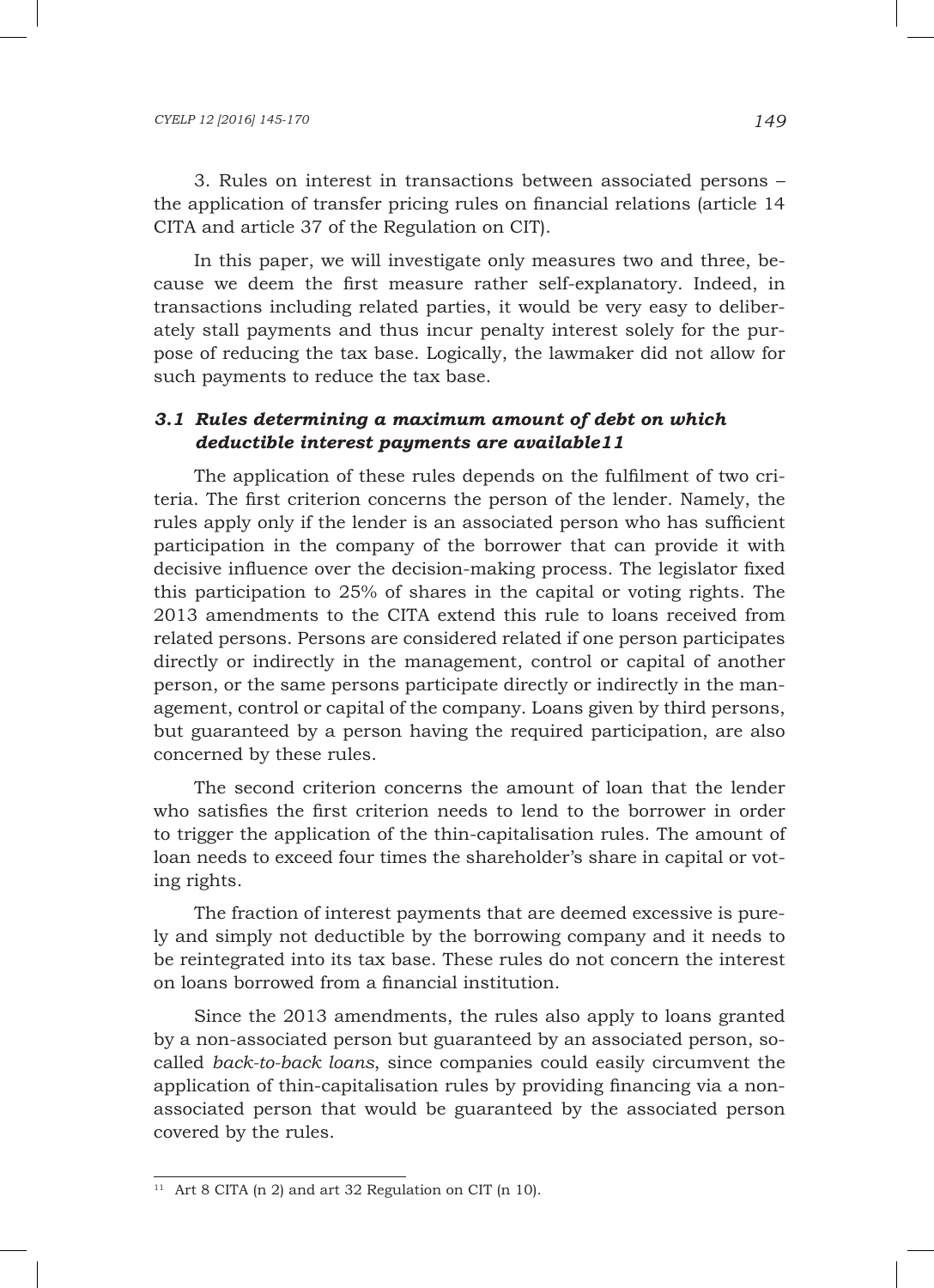*150 Nevia Čičin-Šain: Reflections on the Structure of Croatian Measures for Limiting the Deductibility...*

The Regulation on Corporate Income Tax provides that if the interest payments are taxable in the hands of the lender by Croatian personal or corporate income tax, the deduction of these interest payments from the borrower's point of view is permissible. This is also a logical solution, for if it were not permissible the same amount of interest would be taxed twice – first via non-deducting the interest payments in the hands of the borrower and secondly by taxing them in the hands of the lender.

If we were to analyse the Croatian rules in view of the classifications noted above, we could conclude that they belong to the rules whose territorial application is limited solely to non-residents regardless of whether they are resident in a high or a low tax jurisdiction. The rules apply mostly to internal debts (intra-group) and to external ones insofar as these loans are guaranteed by an associated person. The criterion used to determine what constitutes an admissible amount of debt is an irrebuttable ratio of debt to equity. Finally, the Croatian CITA stipulates that interest payments are simply deemed non-deductible and are therefore not requalified as hidden dividend distributions.

# *3.2 Rules determining a maximum amount of interest that may be deducted by reference to another interest rate12*

As was stated previously, Croatian law not only limits the deductibility of interest payments linking them to the amount of the debt granted, but also by limiting the interest rate.

Therefore, to determine income from interest on loans granted by associated persons, the minimum calculated interest rate is the rate which would apply to non-associated persons at the time of granting a loan. However, to determine expenditures for interest on loans received by associated persons, the maximum interest accrued is recognised at the interest rate which would apply to non-associated persons at the time of granting a loan. The interest rate referred to in those two paragraphs of article 14 CITA are determined and published by the finance minister, prior to the beginning of the tax period in which it is applied, taking into account that this interest rate is realised under comparable circumstances or would be realised in transactions between non-associated persons. If the minister fails to publish such an interest rate, the discount rate of the Croatian National Bank published in the Official Gazette will be applicable. These rules also apply to resident associated persons if one of the persons: 1. has a privileged tax status or is subject to profit tax at a rate lower than the stipulated rates or is exempt from the payment of profit tax; or 2. is entitled to carry forward the tax loss from previous tax periods.

 $12$  Art 14 CITA (n 2) and art 37 of the Regulation on CIT (n 10).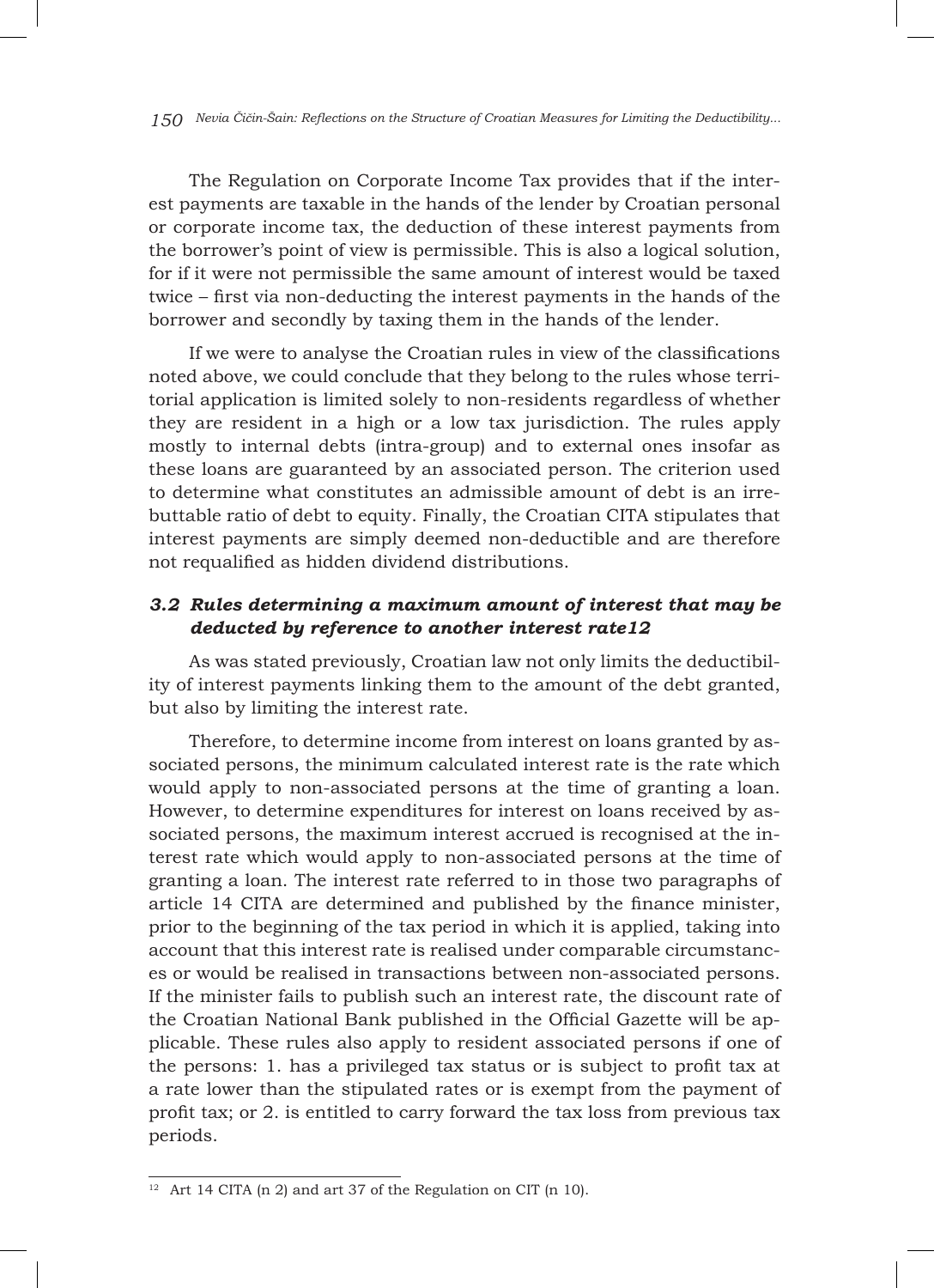As stated above, these rules are actually rules on transfer pricing applied to financial relations. The position of these rules, immediately after article 13 CITA (transfer pricing rules), also indicates that article 14 can be considered as an extension of the transfer pricing rules to financial relations. Even though transfer pricing is not the main topic of this paper, the author deems it necessary to briefly explain this notion, as well as the arm's length principle. Transfer prices are prices applied between associated enterprises. The arm's length principle simply states that transactions between associated enterprises should not be distorted by the special relationship that exists between the parties. As such, the arm's length principle is neutral.<sup>13</sup>

#### **4 Compatibility with EU law**

In this part of the paper we will put the compatibility of Croatian thincapitalisation rules with EU law to the test. However, it is necessary first to explain that there is no explicit provision for legislative competences in the area of direct taxation in the EU Treaty. The legislation that exists on the taxation of companies has usually been based on article 115 of the Treaty on the functioning of the European Union (hereinafter: TFEU), which authorises the Union to adopt directives on the approximation of such laws, regulations or administrative provisions of the Member States that directly affect the establishment or functioning of the internal market. However, these require unanimity and the application of the consultation procedure, resulting in very sparse legislation in the field.

This does not mean that national lawmakers can legislate in the area of direct taxation without taking into consideration the boundaries set by EU law. This is the consequence of the so-called negative integration process. As opposed to positive integration – integration through positive action (coordination, common policy-making, approximation of national laws or even unification) – negative integration is integration through legally enforceable prohibitions of certain measures of Member States which violate the basis of a common market, such as cartel agreements and other distortions of competition and discriminatory, restrictive or protective government measures. The correlation between positive and negative integration can be explained as follows:

... as long as no positive integration has been achieved in a certain matter, such as direct taxation, Member States remain in principle free to regulate that matter as they consider appropriate, except for matters exclusively attributed to the EC to be regulated, such as the common trade, agricultural and fisheries

<sup>&</sup>lt;sup>13</sup> OECD, 'Transfer Pricing Legislation: A Suggested Approach (OECD 2011) 3.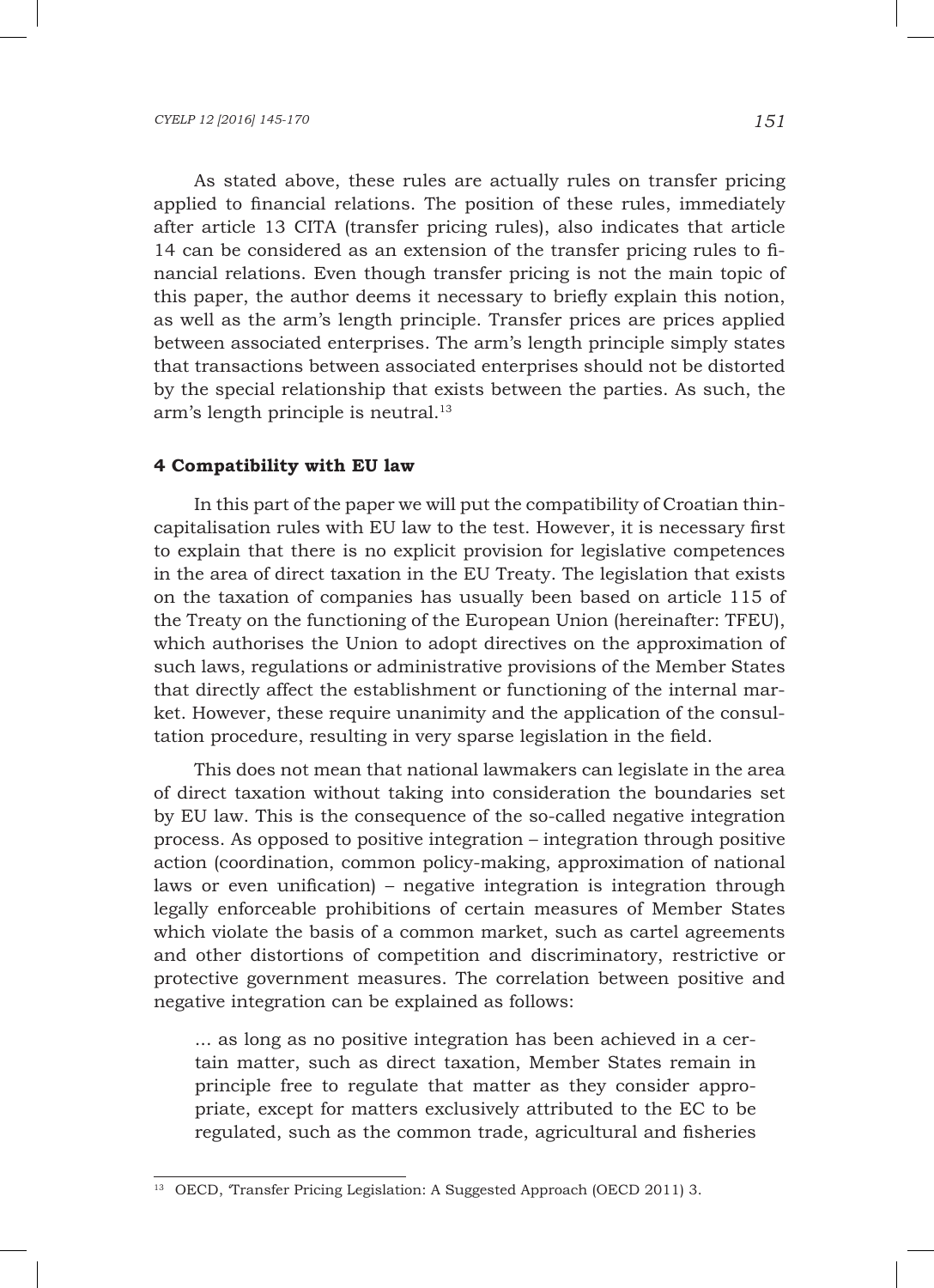policies. But this national sovereignty is restricted by negative integration, i.e. by the EC Treaty prohibitions, especially the free movement rules and the competition rules of which the ban on State aid to undertakings is the most important one in the field of taxation.14

In the *Schumacker* case, the Court of Justice of the European Union (hereinafter: CJEU) said: 'Although, as Community law stands at present, direct taxation does not as such fall within the purview of the Community, the powers retained by the Member States must nevertheless be exercised consistently with Community law'.15 This means that the exercise of the national competences in the field of tax law is subject to boundaries that EU law imposes and which are related to the existence of articles on free movement (articles 28 – 37 and 45 – 66 TFEU).

According to Union law, tax advantages need to be granted ensuring equal treatment. However, for this principle of equal treatment to apply, two situations need to be comparable. When talking about the notion of discrimination, the Court determines it in the following manner: 'It is also settled law that discrimination can arise only through the application of different rules to comparable situations or the application of the same rule to different situations'.16 Discrimination can have two forms – direct discrimination – based on nationality, $17$  and indirect discrimination – all forms of discrimination which, by the application of other criteria of differentiation, lead in fact to the same result. $18$ 

In the case of companies, nationality is determined based on the location of the company's seat.19 For instance, in the cases *Royal Bank of*  Scotland (RBS)<sup>20</sup> and *Commission v France*,<sup>21</sup> national tax measures were

<sup>&</sup>lt;sup>14</sup> BJM Terra and PJ Wattel, *European Tax Law* (4<sup>th</sup> edn, Kluwer International Law 2005) 28.

<sup>15</sup> Case C–279/93 *Finanzamt Köln-Altstadt v Roland Schumacker* [1995] ECR I–00225, para 21.

<sup>16</sup> Case C–279/93 *Finanzamt Köln-Altstadt v Roland Schumacker* [1995] ECR I–00225, para 30; Case C-80/94 *GHEJ Wielockx v Inspecteur der Directe Belastingen* [1995] ECR I-02493 para 17; and Case C-107/94 *PH Asscher v Staatssecretaris van Financiën* [1996] ECR I-03089, para 40.

<sup>&</sup>lt;sup>17</sup> Case C-270/83 *Commission of the European Communities v French Republic* [1986] ECR 00273. For a comment, see T O'Shea, 'Freedom of Establishment Tax Jurisprudence: Avoir Fiscal Re-visited' (2008) 17(6) EC Tax Review 259. Also see Case C-311/97 *Royal Bank of Scotland* [1999] ECR I-02651.

<sup>18</sup> M Dahlberg, *Direct Taxation in Relation to the Freedom of Establishment and the Free Movement of Capital* (Kluwer Law 2005) 67.

<sup>19</sup> Case C-1/93 *Halliburton Services BV v Staatssecretaris van Finances* [1994] ECR I–1137, para 20.

<sup>20</sup> Case C-311/97 *Royal Bank of Scotland plc v Elliniko Dimosio* [1999] ECR I–2651.

<sup>21</sup> Case C-270/83 *Commission v France* [1986] ECR 273.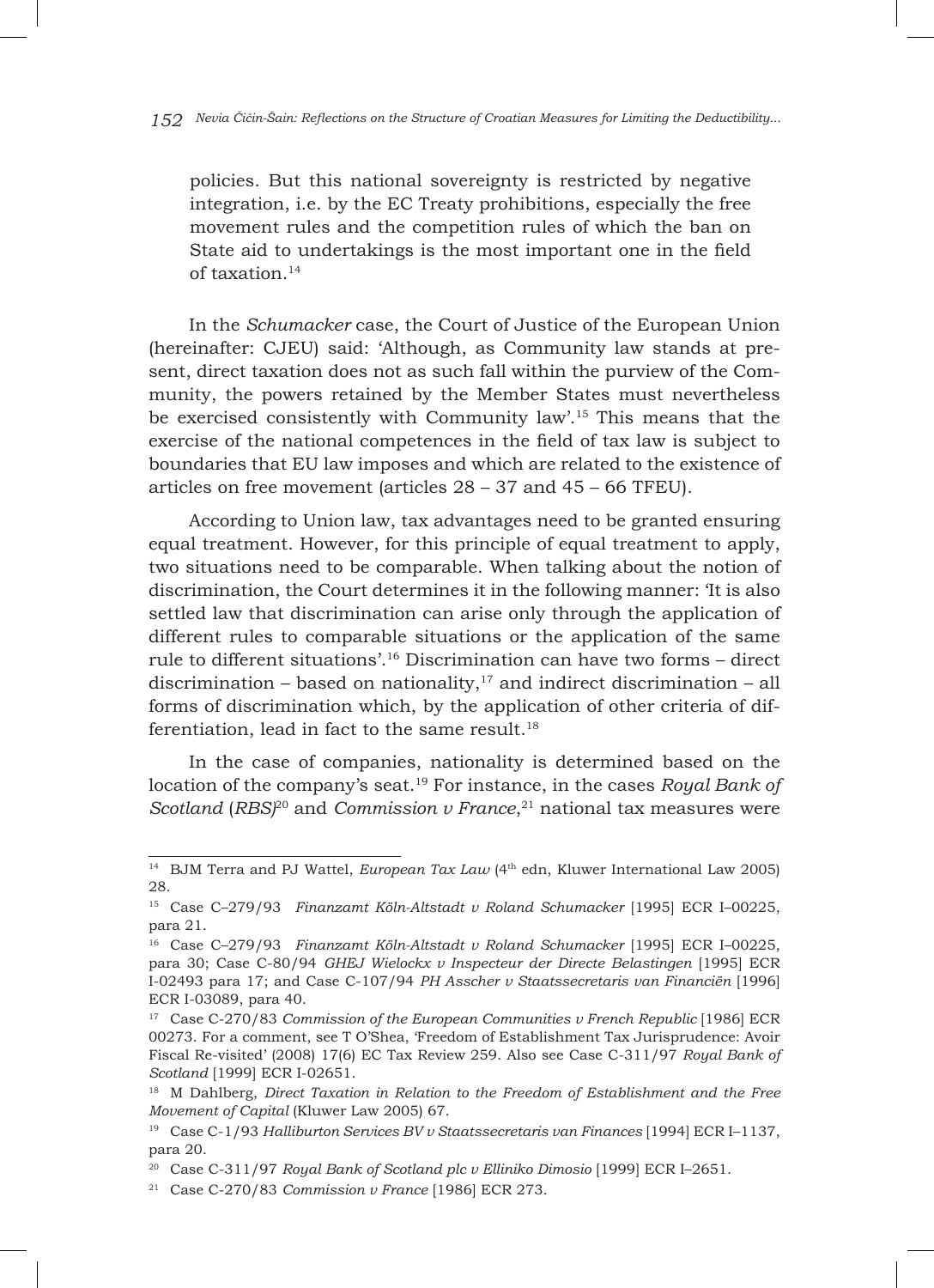found to be in breach of article 49. They were discriminatory because the tax advantage was granted to companies only if they had their registered seat in the State granting the tax advantage. However, here there is a difference between countries applying the so-called *siège réel* doctrine, according to which a company has its residence in the country in which it has a real economic establishment and is not just being incorporated 'on paper'. In a country which applies this doctrine, measures which make a difference based on residency, which does not necessarily coincide with the place of incorporation, are deemed to be indirectly discriminatory and can therefore be justified not only based on the express derogations found in article 52, but also based on objective justifications. On the other hand, discriminatory measures in countries in which residency is determined by the place of their incorporation are deemed to be directly discriminatory and can thus be justified solely by one of the express derogations (the *RBS* case).

To avoid some of the problems arising from the *RBS* line of case law, the Court has tended to use the formula based on removing hindrances, obstacles or restrictions to the freedom of establishment which can be justified by more appropriate justifications.<sup>22</sup>

That being said, there is ongoing concern about the inherent tension between the 'restriction' approach and the taxation regimes in Member States which differ significantly in respect of tax rates, tax bases and accounting rules. Indeed the sole fact that a Member State has higher tax rates than another Member State makes it less attractive for a foreign company to establish itself in that particular State.23

On the other hand, taxation systems are inherently discriminatory. For instance, both international tax law and Union law recognise the principle of territoriality, namely that resident companies are taxed on their worldwide profits, while non-resident companies are taxed only on profits arising from sources located in that taxing state (limited taxation).

So, the question remains how to reconcile these opposing principles? In an opinion in the *ACT Group Litigation*, 24 Advocate General Geelhoed offered a potential solution. He suggested a distinction between 'quasirestrictions' and 'true restrictions'. The first ones are those that result inevitably from the coexistence of national tax systems because of: 1) the existence of parallel administrative compliance burdens; 2) the disparities between national tax systems; and 3) the necessity to divide tax juris-

<sup>&</sup>lt;sup>22</sup> M Gammie, 'The Role of the European Court of Justice in the Development of Direct Discrimination in the European Union' (2003) 57 Bulletin for International Fiscal Documentation 86.

<sup>&</sup>lt;sup>23</sup> C Barnard, *The Substantive Law of the EU* (3<sup>rd</sup> edn, OUP 2010) 336 and 337.

<sup>24</sup> Case C-374/04 *ACT Group Litigation* [2007] ECR I-11673.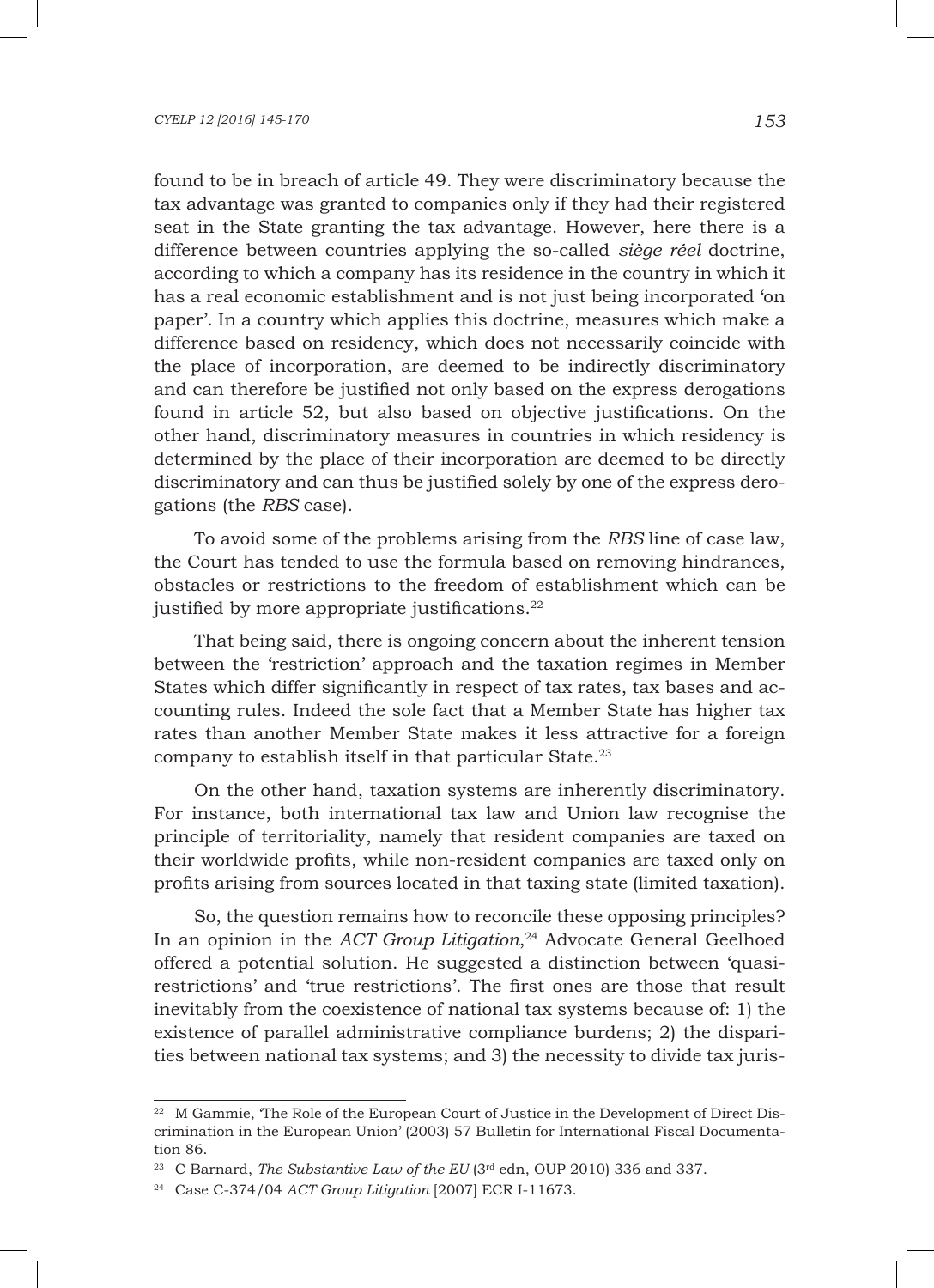dictions. If the different treatment of the comparator companies is based on the internationally accepted distinction in tax law between residents and non-residents, then the matter should fall outside the Treaty prohibition on discrimination. Indeed, these restrictions can sometimes provide companies with advantages. The other restrictions go beyond what is the inevitable consequence of the coexistence of national tax systems. He considers that because the criteria determining direct tax jurisdiction are residence or source-based, this means that the truly restrictive national direct tax measures will in practice qualify as directly or indirectly discriminatory measures and that true restrictions should be analysed solely under the discrimination approach. In his opinion, if a rule is truly non-discriminatory, it will not breach the Treaties.25

One can conclude from the discussion above that this is a very complex debate that has not produced a straightforward answer. National thin-capitalisation measures might potentially discriminate against other companies that are not nationals of the Member State in question since they often come into play only when the lending company is situated in another country. Therefore, in order to investigate whether there is potential incompatibility with EU law, the case law of the Court in the matter of thin-capitalisation rules needs to be analysed.

### *4. 1 Applicable freedom*

Let us recall that the Treaty on the Functioning of the European Union provides for the following freedoms: free movement of goods (articles 28 - 37), free movement of workers (articles 45 – 48), the right of establishment (articles 49 - 55), freedom to provide services (articles 56 - 62), and free movement of capital (article 63 - 66). The two freedoms that are relevant for the matter at hand are the right of establishment<sup>26</sup> and the free movement of capital.27

<sup>25</sup> Barnard (n 23) 339 and 340.

<sup>&</sup>lt;sup>26</sup> Article 49 TFEU reads as follows: Within the framework of the provisions set out below, restrictions on the freedom of establishment of nationals of a Member State in the territory of another Member State shall be prohibited. Such prohibition shall also apply to restrictions on the setting-up of agencies, branches or subsidiaries by nationals of any Member State established in the territory of any Member State. Freedom of establishment shall include the right to take up and pursue activities as self-employed persons and to set up and manage undertakings, in particular companies or firms within the meaning of the second paragraph of Article 54, under the conditions laid down for its own nationals by the law of the country where such establishment is effected, subject to the provisions of the Chapter relating to capital'.

<sup>&</sup>lt;sup>27</sup> Article 63 TFEU reads as follows: '1. Within the framework of the provisions set out in this Chapter, all restrictions on the movement of capital between Member States and between Member States and third countries shall be prohibited. 2. Within the framework of the provisions set out in this Chapter, all restrictions on payments between Member States and between Member States and third countries shall be prohibited'.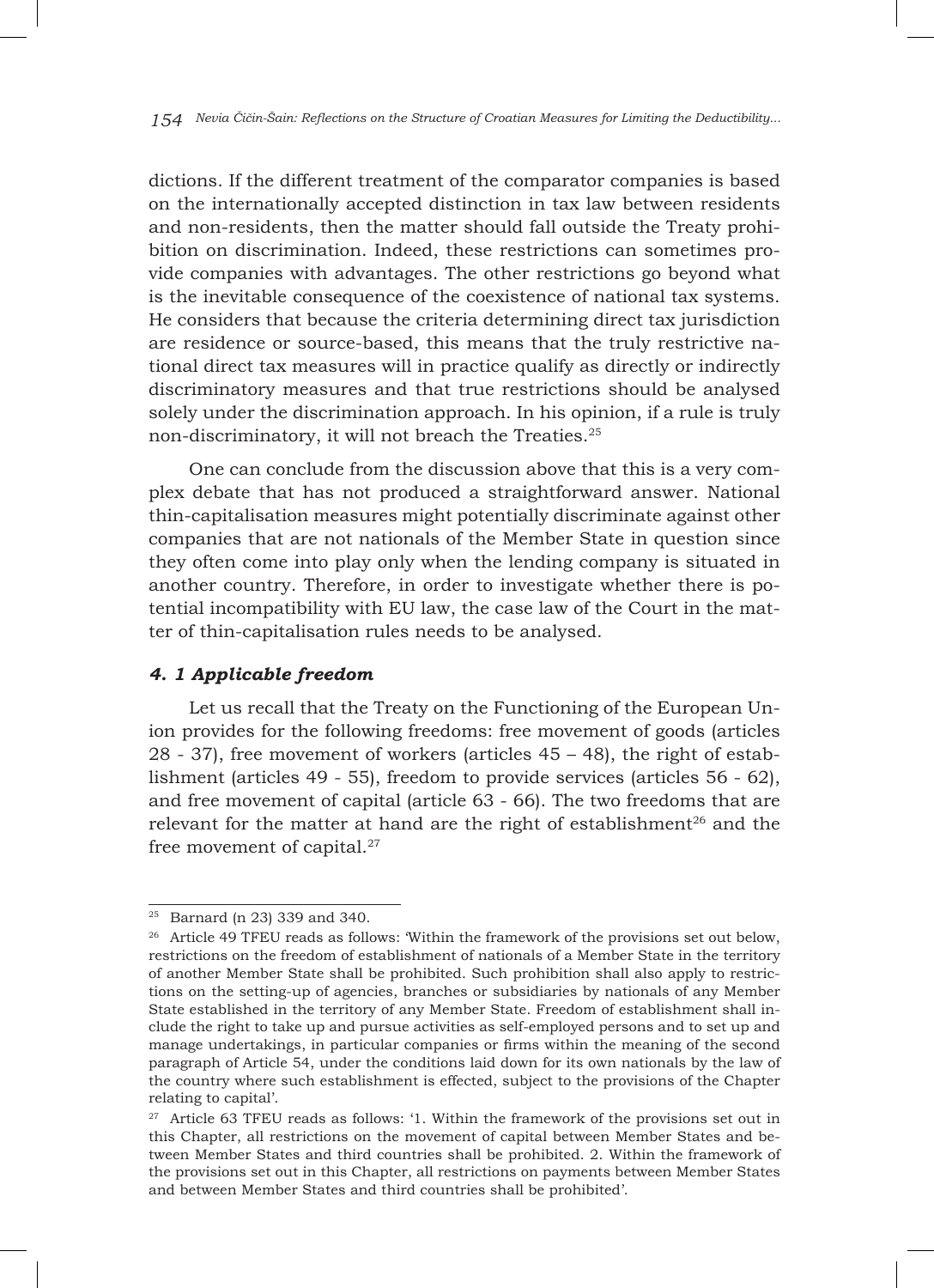In order to determine which freedom is applicable, it is necessary to establish their respective scopes of application, as determined by the TFEU and the relevant case law of the CJEU. For example in the *Baars* case, the Court concluded that:

It is clear from the second paragraph of Article 52 of the Treaty that freedom of establishment includes the right to set up and manage undertakings, in particular companies or firms, in a Member State by a national of another Member State. So, a national of a Member State who has a holding in the capital of a company established in another Member State which gives him definite influence over the company's decisions and allows him to determine its activities is exercising his right of establishment.<sup>28</sup>

Therefore, a person possessing a holding giving him a definite influence over the company's decisions and allowing him to determine its activities is exercising his right of establishment.

On the other hand, the Court defined the free movement of capital in the following manner:

Although the Treaty does not define the terms 'movements of capital' and 'payments', it is settled case-law that Directive 88/361, together with the nomenclature annexed to it, has an indicative value for the purposes of defining the notion of capital movements (see Commission v United Kingdom, paragraph 39, and Case C-222/97 Trümmer and Mayer [1999] ECR 1-1661, paragraphs 20 and 21). Points I and III of the nomenclature annexed to Directive 88/361 and the explanatory notes which it contains indicate that direct investment in the form of a shareholding in an undertaking and the acquisition of securities on the capital market constitute capital movements within the meaning of Article 56 EC. By virtue of those explanatory notes, direct investment, in particular, is characterised by the possibility of participating effectively in the management and control of a company.29

Since the TFEU does not establish how the freedoms should interact if a national rule infringes both at the same time, it was up to the Court of Justice to decide which freedom is applicable. The Court adopted two

<sup>28</sup> Case C-251/98 *C Baars v Inspecteur der Belastingen Particulieren/Ondernemingen Gorinchem* [2000] ECR I-02787, para 22. For comments on the case, see A Lupo, 'Reliefs from Economic Double Taxation on EU Dividends: Impact of the Baars and Verkooijen Cases' (2000) 40(7) European Taxation 270.

<sup>&</sup>lt;sup>29</sup> Case C- 174/04 *Commission of the European Communities v Italian Republic* [2005] ECR I–04933, para 27.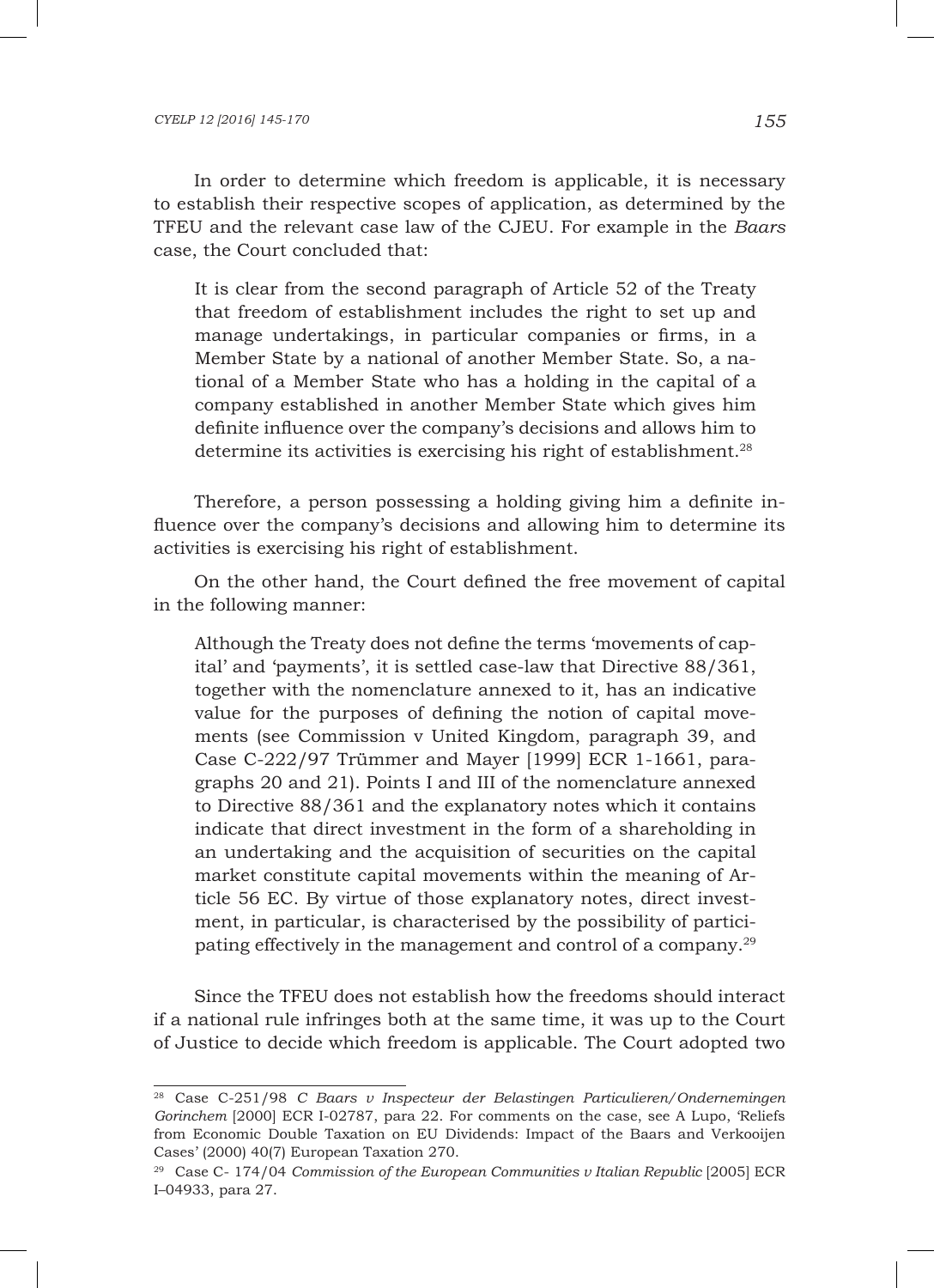approaches: a priority approach<sup>30</sup> – an approach according to which the free movement of capital should be analysed only if the free movement of capital does not apply, and the parallel approach – according to which both freedoms should apply concomitantly.<sup>31</sup>

Which approach prevails is not perfectly clear, either from the case law, or from the legal doctrine. However, and without going into the details of this rather extensive debate which would go beyond the scope of this paper, we will quote Professor Lang who says that:

To summarize, it can be said that the Court has developed a new rule of priority. Whenever the discriminatory effects of a national provision are within the scope of two fundamental freedoms and one of them is predominantly affected, the other one is only affected as an 'unavoidable consequence' and consequently does not apply. In recent case law, the Court confirmed this new concept and emphasized that the purpose of the respective legislation is decisive.<sup>32</sup>

The question of which fundamental freedom is applicable is not irrelevant. Indeed, free movement of capital applies also to relations with third countries, contrary to the other freedoms, including the right of establishment. Thus, the determination of the correct freedom is indispensable for the judgement of the compatibility of national thin-capitalisation rules with EU law. We will now look specifically into the relevant case law regarding national thin-capitalisation rules and their compatibility with EU law.

#### *4.2 European cases regarding national thin-capitalisation rules*

There is a relatively substantial body of case law concerning thin-capitalisation rules. The first case was *Langhorst-Hohorst.*<sup>33</sup> This case is highly relevant for our study since Croatian thin-capitalisation rules are fairly similar to the old German rules on thin-capitalisation that were tested by the CJEU. Article 8A of the Körperschaftsteuergesetz (German corporate income tax), in its version applicable from 1996 to 1998, reads as follows:

<sup>30</sup> Case C-436/00 *X and Y* [2002] ECR I-10829, paras 66-68.

<sup>31</sup> Case C-157/05 *Holböck* [2007] ECR I-04051, paras 27-31. For a comment of this case, see S Hindelang, *The Free Movement of Capital and Foreign Direct Investment: The Scope of Protection in EU Law* (OUP, 2009) 106 and 107.

<sup>32</sup> M Lang, *Introduction to European Tax Law: Direct Taxation* (Spiramus Press Ltd 2013) 107.

<sup>33</sup> Case C-324/00 *Lankhorst-Hohorst GmbH v Finanzamt Steinfurt* [2002] ECR I-11779. See H Arbutina, 'Potkapitaliziranje kao metoda izbjegavanja obveze poreza na dobit' (2010) Zbornik radova s međunarodne znanstvene konferencije 'Financiranje, upravljanje i restrukturiranje trgovačkih društava u doba recesije' 239.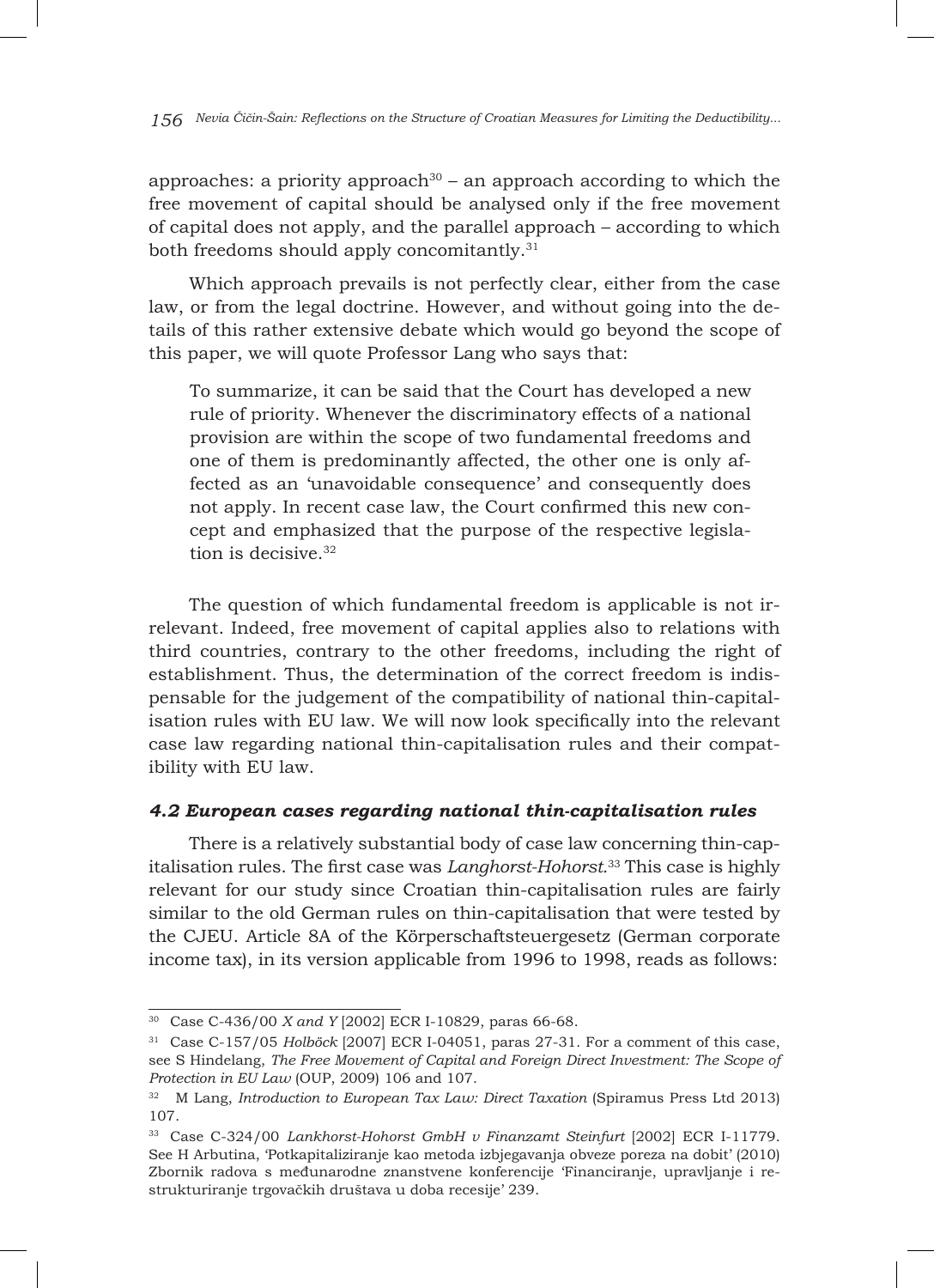Repayments in respect of loan capital which a company limited by shares subject to unlimited taxation has obtained from a shareholder not entitled to corporation tax credit which had a substantial holding in its share or nominal capital at any point in the financial year shall be regarded as a covert distribution of profits,

…

2. where repayment calculated as a fraction of the capital is agreed and the loan capital is more than three times the shareholder's proportional equity capital at any point in the financial year, save where the company limited by shares could have obtained the loan capital from a third party under otherwise similar circumstances or the loan capital constitutes borrowing to finance normal banking transactions.....34

In this case, the Court declared the German regime contrary to EU law because it constituted a difference in treatment between resident subsidiary companies according to the seat of their parent company. The Court considered this to be an obstacle to the freedom of establishment which is, in principle, prohibited by Article 43 EC. The tax measure in question in the main proceedings makes it less attractive for companies established in other Member States to exercise freedom of establishment and they may, in consequence, refrain from acquiring, creating or maintaining a subsidiary in the State which adopts that measure (para 32).

The Court rejected the arguments proposed by the Government that the discrimination is justifiable because it was necessary to combat tax evasion or ensure the coherence of the applicable tax systems (paras 39 – 42) or to ensure the effectiveness of fiscal supervision (paras 43 – 45).

The *Langhorst-Hohorst* case had a profound impact on thin-capitalisation rules all over the European Union. Following this judgment, a number of companies in the United Kingdom decided to demand restitution or compensation for the non-deductibility of interest paid by British companies to other companies of the same group that were not resident in the UK, but rather in another Member State. Thus, the Court was asked to assess once again the compatibility of thin-capitalisation rules with EU law, this time in the case of British rules.<sup>35</sup>

<sup>34</sup> Kruger (n 9) 355.

<sup>35</sup> Case C-524/04 *Test Claimants in the Thin Cap Group Litigation v Commissioners of Inland Revenue* [2007] ECR I-02107 (*Thin-Cap GLO*). For comments on the case, see M Gammie, 'Pending Cases Filed by UK Courts II: The ACT, FII, and Thin Cap Group Litigations and the Marks & Spencer Case' in M Lang (ed), *ECJ: Recent Developments in Direct Taxation* (Linde 2006) 323; FF Vandoren, 'La Cour de justice européenne se prononce sur les règles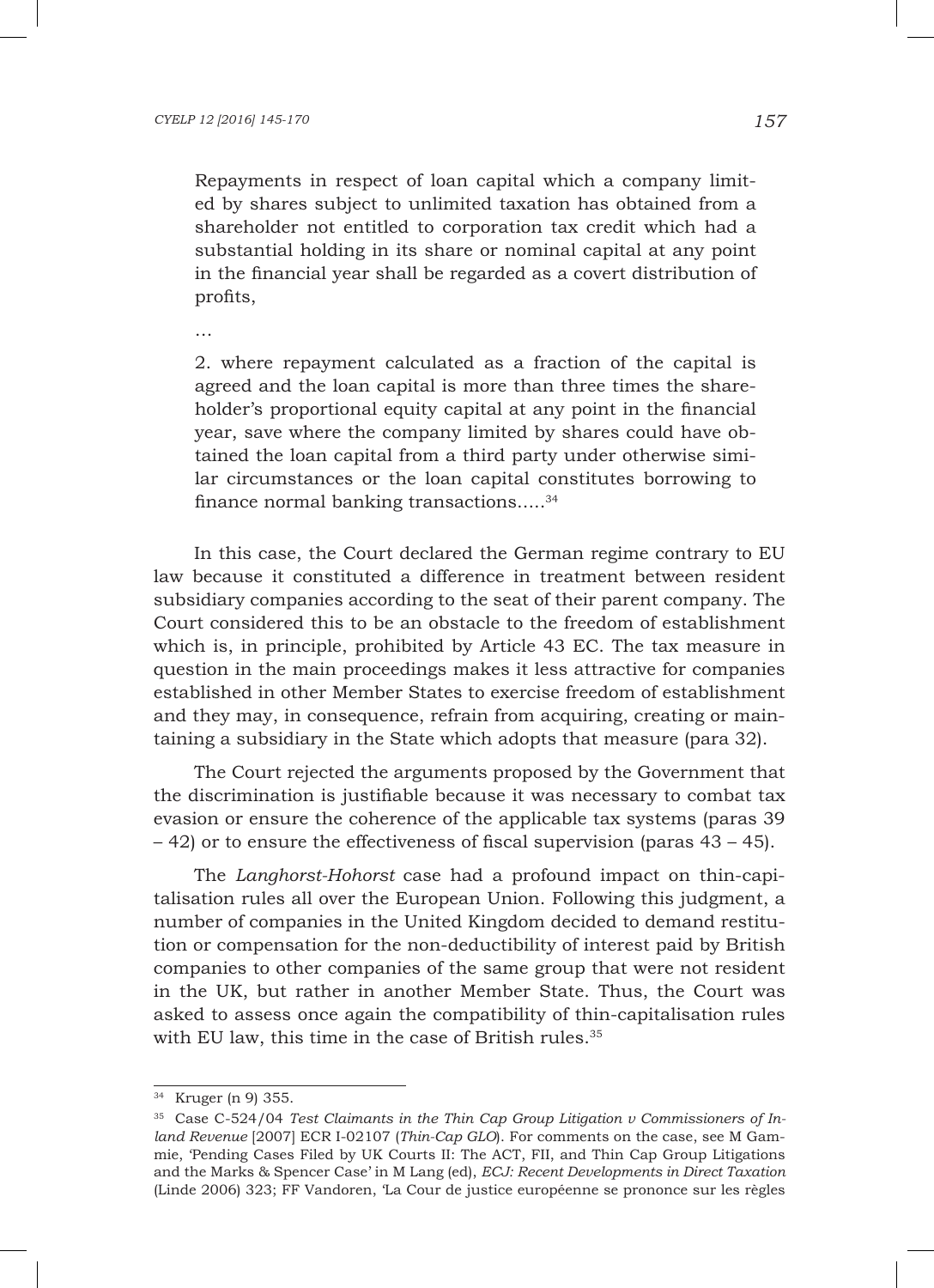*158 Nevia Čičin-Šain: Reflections on the Structure of Croatian Measures for Limiting the Deductibility...*

The test cases involved, first, loans granted to a UK-resident company by a company established in another Member State, and each of the companies belonging to the same group of companies, the ultimate parent company of which was also established in that other State. This applied to some of those test cases, namely those involving the Lafarge and Volvo groups, in which the lending company and the parent company were established in the same Member State, that is to say, in those cases, France and Sweden respectively. Other test cases involved a UKresident company which belonged to a group of companies headed by a parent company established in a non-member country, namely the United States of America or in another Member State but operating through a branch resident in a non-member country.

The Court held that the British legislation which was targeted only at relations within a group of companies primarily affected the freedom of establishment and should, accordingly, be investigated in the light of article 43 EC. This is because the national rules applied to UK-resident subsidiaries which were at least 75% owned, directly or indirectly, by a non-resident parent company or by another non-resident company which was also at least 75% owned, directly or indirectly, by that parent company, which of course granted them a definitive influence over the decision-making process of the subsidiary.

However, contrary to the decision the Court reached in the *Lankhorst-Hohorst* case*,* in *Thin-Cap GLO* the Court said that a piece of legislation of a Member State may be justified by the need to combat abusive practices where it provides that interest paid by a resident subsidiary to a non-resident parent company is to be treated as a distribution only if, and in so far as, it exceeds what those companies would have agreed upon on an arm's length basis, that is, the commercial terms which those parties would have accepted if they had not formed part of the same group of companies. In the *Lankhorst-Hohorst* case, that requirement was not met by national legislation which did not have the specific purpose of preventing wholly artificial arrangements designed to circumvent that legislation, but applied generally to any situation in which the parent company had its seat, for whatever reason, in another Member State (para 37).

A piece of national legislation can be regarded as proportional if the taxpayer is given an opportunity, without being subject to undue administrative constraints, to provide evidence of any commercial justification that there may have been for that arrangement and in the second place,

de la «sous capitalisation» en Grande Bretagne' (Fiscalité européenne 2007) no 149, 3; F Perrotin, 'Un élargissement inattendu de la notion communautaire d'abus de droit' (Petites affiches / La Loi / Le Quotidien juridique 2007) vol 66, 3; H Kruger, 'Non-conformité d'une législation restreignant la faculté de déduire les intérêts versés à une société mère non résidente' (Revue de droit fiscal 2007) no 764, 45.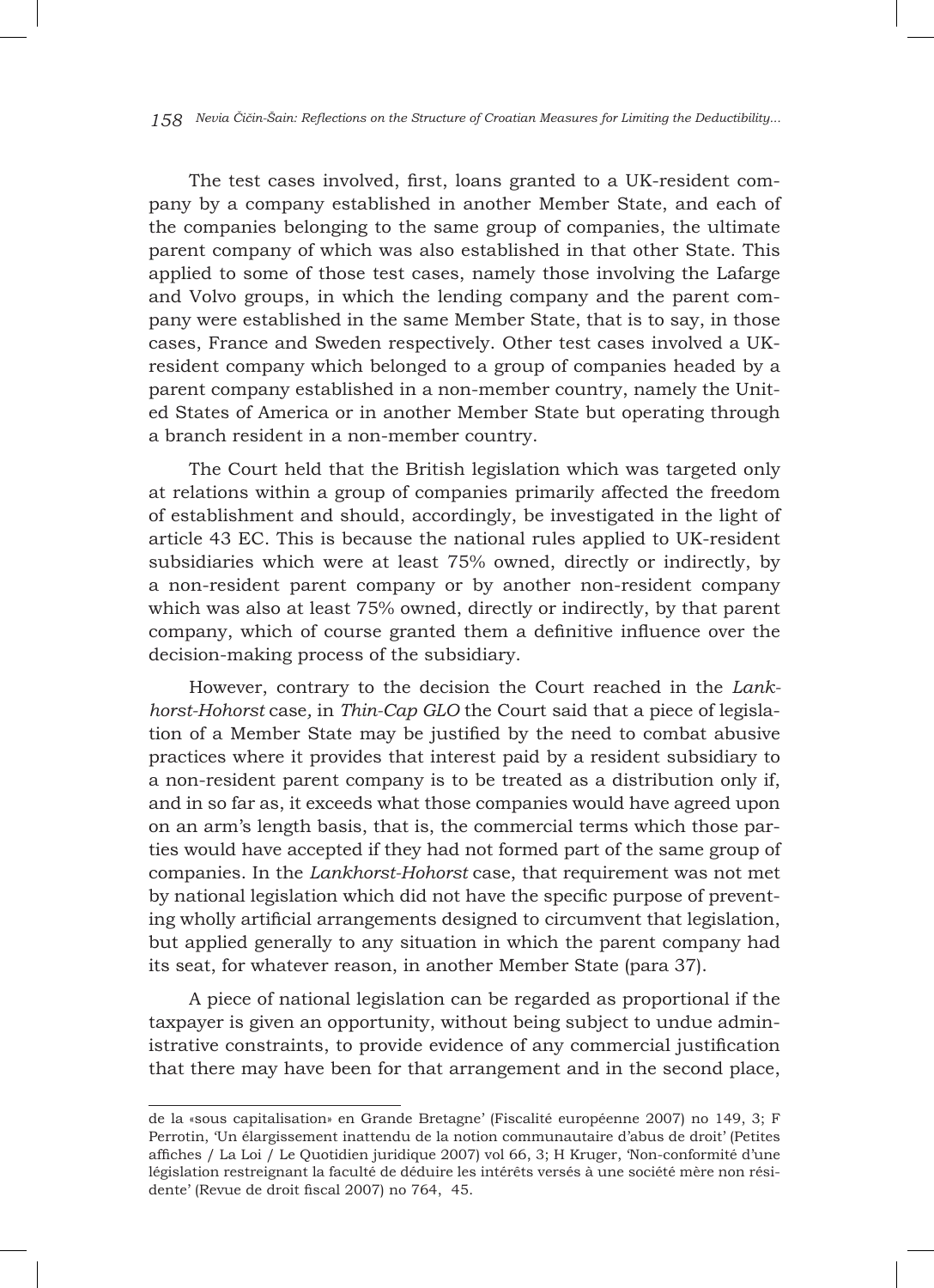that, where the consideration of those elements leads to the conclusion that the transaction in question represents a purely artificial arrangement without any underlying commercial justification, the re-characterisation of interest paid as a distribution is limited to the proportion of that interest which exceeds what would have been agreed had the relationship between the parties or between those parties and a third party been one at arm's length (paras 82 et 83).

In this context, it is for the national court to determine whether that regime gave them an opportunity to provide evidence as to any commercial justification there may have been for the transactions, without being subject to any undue administrative constraints.

Having said that, it is necessary to underline that the British legislation differed from the German one contested in *Lankhorst-Hohorst* in many aspects. Without entering into details, it is sufficient to say that the British rules did not make a reference to a fixed ratio, but rather to an 'economically reasonable' criterion.

The third case, *Lasertec,* <sup>36</sup> referred also to the German thin-cap rules. The Court gave its decision by way of a reasoned order, because it qualified that the reply to the question posed to the Court can be deduced from existing case law. The question that the national court posed was whether national rules, in accordance with which the loan interest paid by a resident capital company to a shareholder established in a non-member country who has a substantial holding in the capital of that company is, under certain conditions, regarded as a covert distribution of profits which is taxable in the hands of the resident borrowing company, are compatible with the provisions of the EC Treaty relating to the free movement of capital. In order to explain which freedom was indeed applicable, the Court affirmed that: 'it is apparent from settled case-law that in order to ascertain whether national legislation falls within one or the other of the freedoms of movement, the purpose of the legislation at issue must be taken into consideration' (para 19). The rules stipulated that: 'A significant holding exists where the shareholder holds directly or indirectly – also through a partnership – over one quarter of the share or nominal capital of the company limited by shares' (para 4). For this paper, one needs to remark that this is the same percentage required by the Croatian legislation.

The Court went on:

The treatment of a lesser holding which nevertheless confers a dominant influence over the company concerned as such a hold-

<sup>36</sup> Case C-492/04 *Lasertec Gesellschaft für Stanzformen mbH v Finanzamt Emmendingen* [2007] ECR I-3775.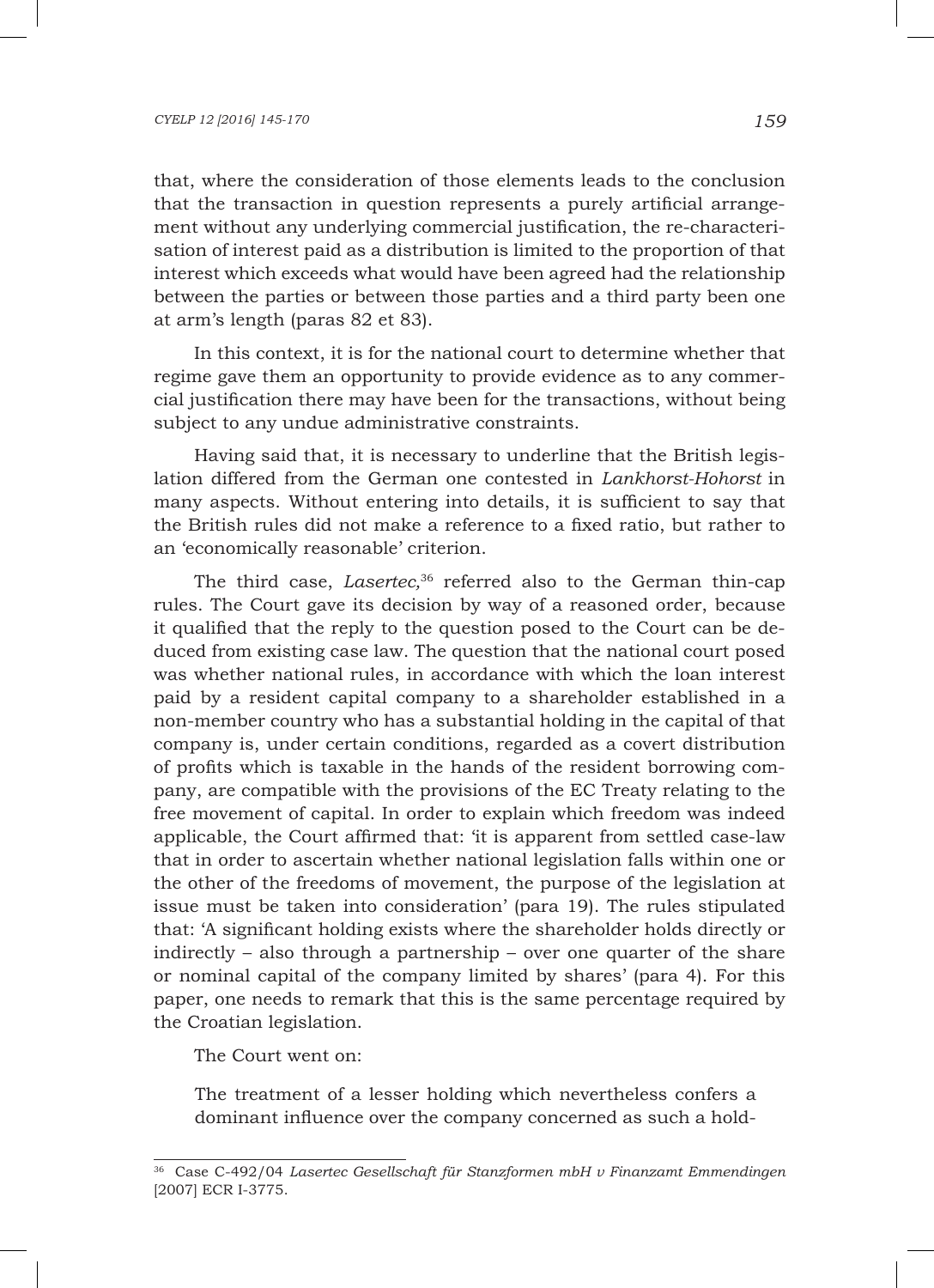ing shows, as stated by the Commission in its written observations, that, for the German legislature, the national measure at issue in the main proceedings is designed to apply, irrespective of a precise threshold, to holdings giving the holder a definite influence on the decisions of the company concerned and allowing him to determine its activities, in accordance with the case-law noted in paragraph 20 above … (para 22).

The Court then followed with the conclusion that:

... this case falls within the material scope solely of the Treaty provisions relating to freedom of establishment (para 24)… As for the chapter of the Treaty relating to freedom of establishment, it does not include any provision which extends the scope of its provisions to situations involving nationals of non-member countries who are established outside the European Union (para 27).

In the *NV Lammers and Van Cleeff* case,<sup>37</sup> the facts were the following: the Belgian subsidiary was created on 25 July 1991. The nominated directors were the two shareholders of the Belgian subsidiary as well as the parent company Lammers & Van Cleeff BV, located in the Netherlands. The subsidiary paid interest to the parent company Lammers & Van Cleeff BV for a loan that it received from the parent company. However, the national legislation provided for a different treatment of interest payments paid to a company which acted as a director, dependant on whether or not this company had its residence in Belgium. Indeed, the legislation at hand did not provide for a recharacterisation of interest into dividends when the lender was a resident company, even if one of the two limits posed in article 18, first paragraph, 3°, of CIR (Code des revenues 1992) was met. On the other hand, if the interest payments were made to a non-resident company, the limits were applicable and the payment would be requalified into dividends and taxed accordingly. Therefore, companies directed by a non-resident company were treated less favourably.

Once again, the Court reiterated that a difference in treatment between companies based on the residence of the company acting as the administrator and providing the loan constitutes a restriction of the freedom of establishment. Since the provisions regarding the freedom of establishment oppose the application of such a national legal provision, there was no need to further investigate whether the free movement of capital was also applicable.

<sup>37</sup> Case C-492/04 *Lammers & Van Cleeff NV v Belgische Staat* ECR [2008] I-00173.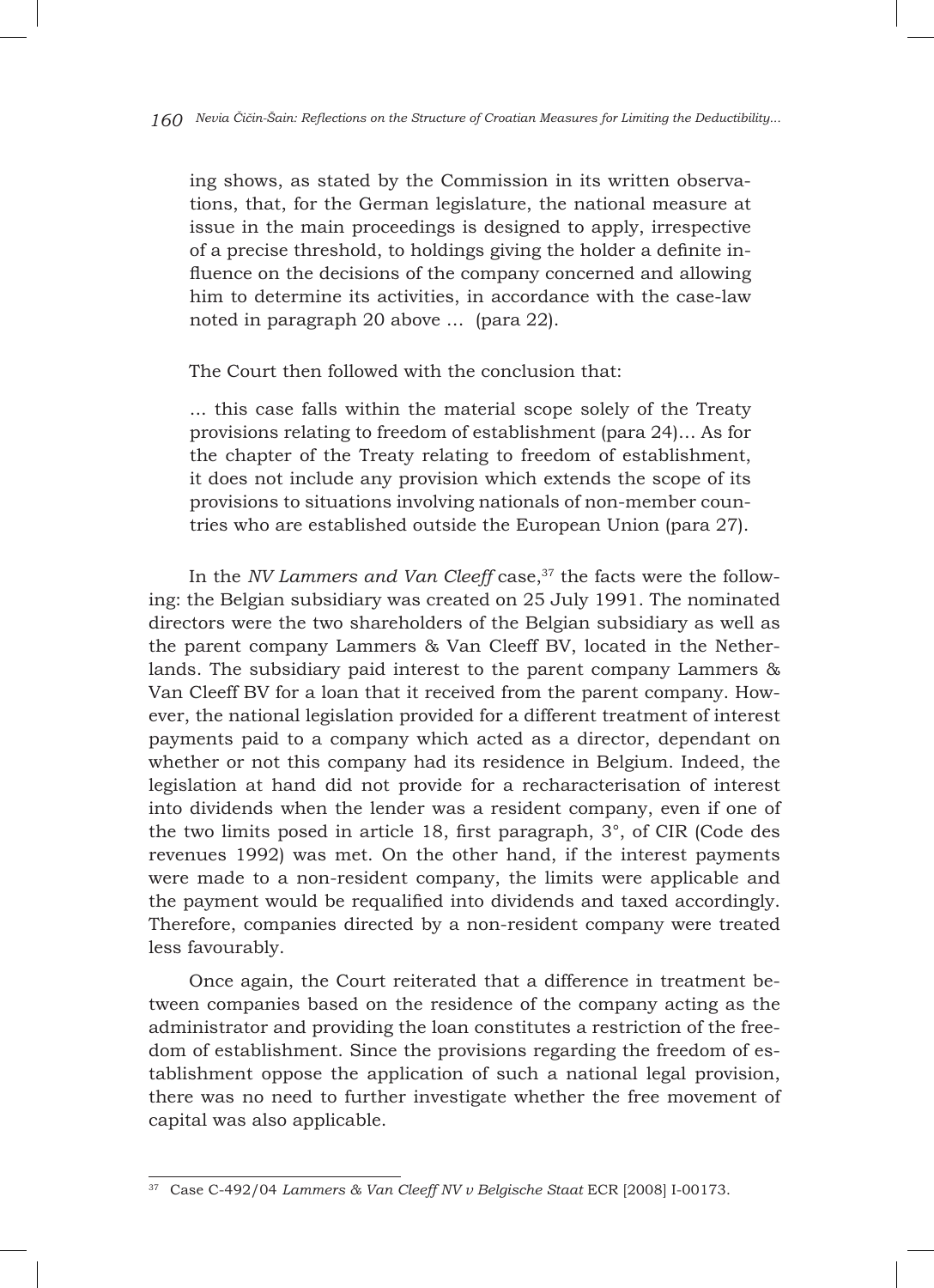It has not been until very recently that the Court sanctioned for the first time thin-capitalisation rules because they infringed the free movement of capital. This happened in the case *Itelcar – Automóveis de Aluguer Lda*. 38 Here, the Portuguese company Itelcar received a loan from an associated company GE Capital, resident in the USA.

The Portuguese rules provided that if the amount of the loan surpasses twice the amount of the borrower's participation in the company's capital, the interest linked to that part of the loan is not to be treated as deductible (paras 1 – 3).

The Portuguese rules allowed the taxpayer to prove that it would have been possible to obtain such a loan from a third independent party. Itelcar was in the position of having an excessive debt in the fiscal years 2004 – 2007 and it was not able to prove that it could get the same amount of debt from an independent entity. It also could not prove that the difference in the interest rate was respecting the arm's length principle.

The referring court asked whether the national legislation was not opposing article 63 TFEU (TEC 56) and article 65 TFEU (TEC 58), in other words the free movement of capital. Once again, until this case, the Court had never assessed the rules in the light of the free movement of capital, but rather the freedom of establishment. When deliberating on which freedom was applicable, the Court stated that, in relation to national legislation on the tax treatment of dividends originating in a non-member country, it is sufficient to examine the purpose of that legislation in order to determine whether the tax treatment falls within the scope of the Treaty provisions on the free movement of capital. Since the Treaty chapter on freedom of establishment does not contain any provision which extends the application of its provisions to situations concerning the establishment of a company of a Member State in a non-member country or the establishment of a company of a non-member country in a Member State, such legislation cannot fall within the scope of article 43 EC (para 16). The Court has also held that, where it is apparent from the purpose of such national legislation that it can apply only to those shareholdings which enable the holder to exert a definite influence on the decisions of the company concerned and to determine its activities, neither article 43 EC nor article 56 EC may be relied upon (para 17).

On the other hand, national rules relating to the tax treatment of dividends coming from a non-member country which do not apply exclusively to situations in which the parent company exerts decisive influence over the company paying the dividends must be assessed in the light of

<sup>38</sup> Case C-282/12 *Itelcar – Automóveis de Aluguer Lda v Fazenda Pública* ECLI:EU:C:2013:629.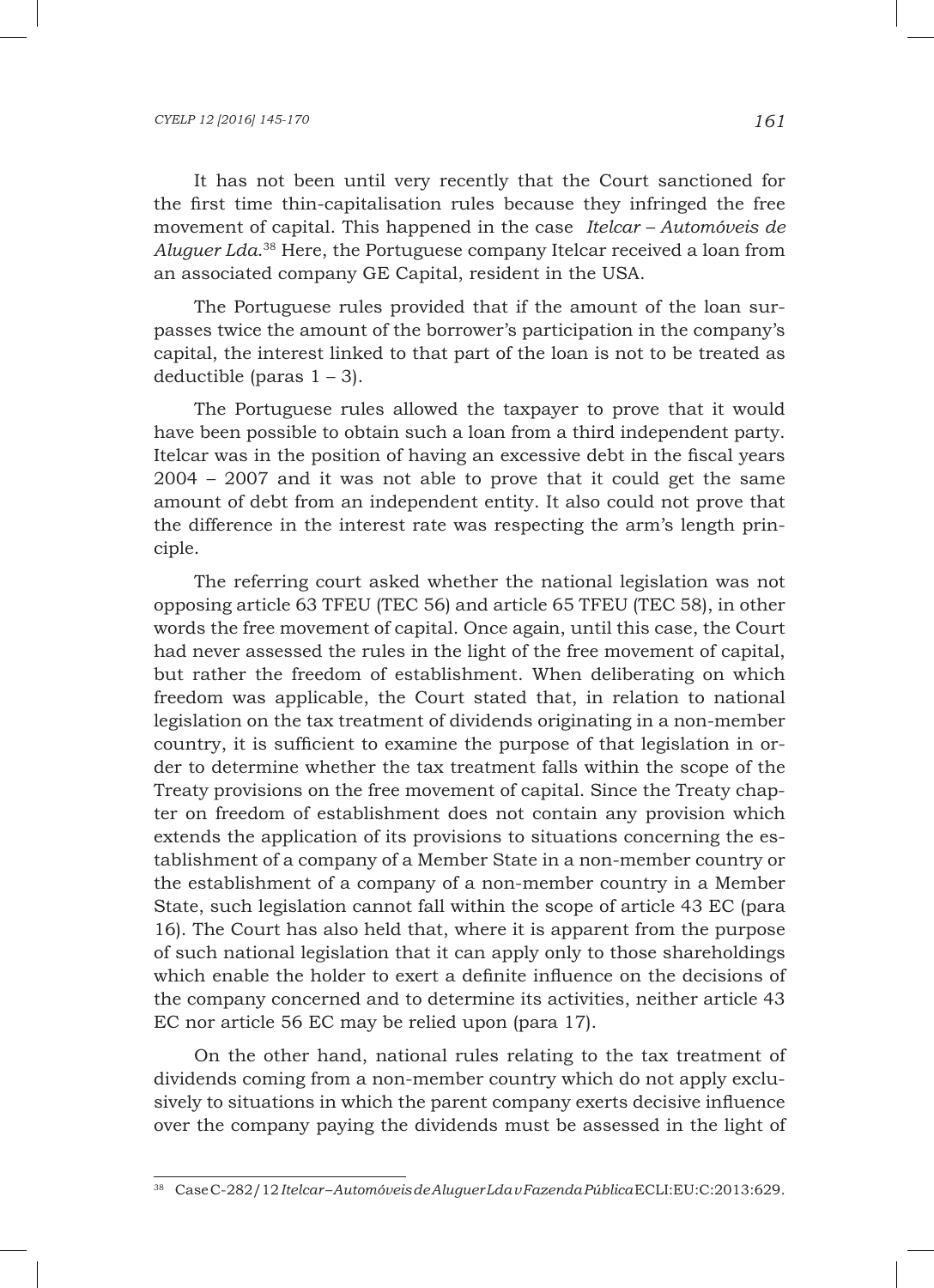*162 Nevia Čičin-Šain: Reflections on the Structure of Croatian Measures for Limiting the Deductibility...*

article 56 EC. A company resident in a Member State may therefore rely on that provision in order to call into question the legality of such rules, irrespective of the size of its shareholding in the company paying dividends established in a non-member country (para 18).

Since the national legislation at issue in the main proceedings did not relate only to situations in which the lending company of a non-member country exerts a definite influence over the resident borrowing company by reason of its shareholding in that company, a resident company may, irrespective of whether the lending company of the non-member country has a shareholding in it, or of the size of any such shareholding, rely upon the Treaty provisions on the free movement of capital in order to call into question the legality of such national rules (paras  $19 - 23$ ).<sup>39</sup>

Concerning potential justifications of such a restriction, the Court concluded that it should be recalled that, according to settled case law, a national measure restricting the free movement of capital may be justified where it specifically targets wholly artificial arrangements which do not reflect economic reality and the sole purpose of which is to avoid the tax normally payable on the profits generated by activities carried out on the national territory (para 34).

By providing that certain interest paid by a resident company to a company established in a non-member country, with which it has special relations, is not to be deductible for the purposes of determining the taxable profit of that resident company, rules such as those at issue in the main proceedings are capable of preventing practices whose sole purpose is to avoid the tax that would normally be payable on profits generated by activities undertaken in the national territory. It follows that such rules are an appropriate means of attaining the objective of combating tax evasion and avoidance.

Even though the Court accepted the justification, it deemed that the rules at hand went beyond what was necessary to attain the objective. The reason for this was that the term 'special relations', as defined in article 58(4) of the Portuguese Corporation Tax Code (Código do Imposto sobre o Rendimento das Pessoas Colectivas; hereinafter: CIRC), encompasses situations that do not necessarily involve the lending company of a non-member country holding shares in the resident borrowing company. Where there is no such shareholding, the effect of the method for calculating the excess indebtedness laid down in article 61(3) CIRC is that any credit arrangement between those two companies falls to be regarded as excessive (paras 35 and 41).

 $39$  In particular, the situations listed in art  $58(4)(g)$  CIRC, which relate to the commercial, financial, business or legal relationships between the companies in question, do not necessarily involve the lending company holding shares in the borrowing company.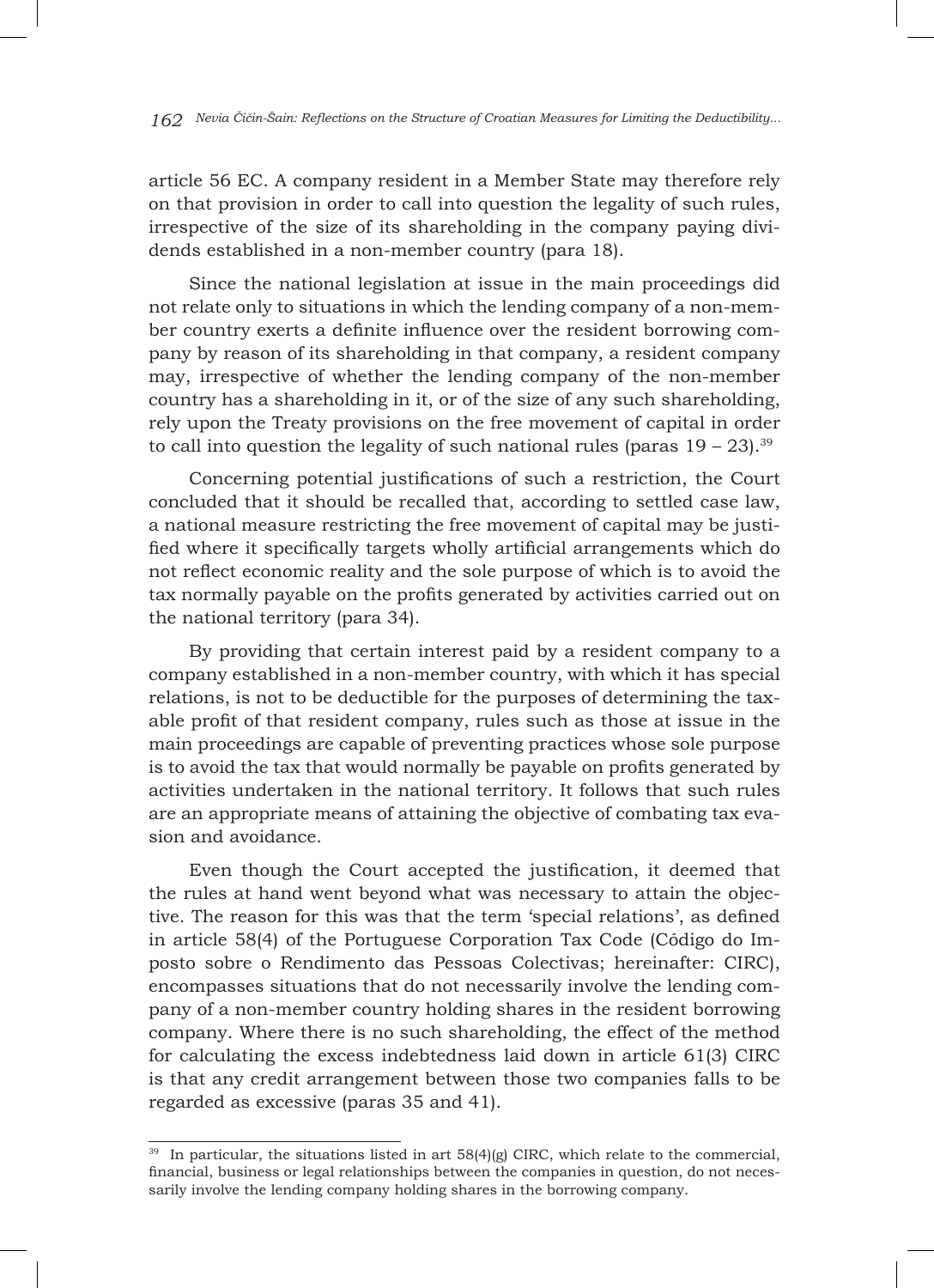## **5 Assessing the compatibility of the Croatian thin-capitalisation rules with EU law**

After having depicted the horizon of the settled case law of the Court of the European Union, we shall now assess the compatibility of the Croatian legislation in view of what has been said.

As stated above, the Croatian Regulation on Corporate Income Tax prescribes that if the interest payments that are treated as non-deductible are taxed in the hands of the lender with the Croatian personal or corporate income tax, deduction of these interest payments in the hands of the borrower will then be allowed (paragraphs 5 and 6 of article 32). In other words, if the lender is a Croatian resident, subject to Croatian personal or corporate income tax, the borrowing company will be allowed to deduct the interest that was initially deemed excessive, according to article 8 CITA.

On the other hand, if the lending company is a non-resident company, the interest cannot be considered as deductible in the hands of the borrower. This way of taxation is coherent with the aim of thin-capitalisation rules, which is to prevent the erosion of the Croatian tax base towards foreign countries. Indeed, this would occur if Croatia allowed the deduction of excessive interest payments that would then subsequently be taxed in a foreign country (the country where the lending company is resident).

However, this provision seems to introduce a different treatment of interest payments made to parent companies based on whether the latter have Croatian or foreign residency. Indeed, only Croatian parent companies can be subject to Croatian tax, as opposed to non-resident parent companies that are not.

This kind of difference in treatment between Croatian subsidiaries based on whether they have resident or non-resident parent companies creates a restriction to the freedom of establishment, in principle prohibited by article 49 TFEU (ex article 43 TEC). The Croatian provision renders less attractive the exercise of this fundamental freedom by nonresident companies which can then as a consequence choose to establish themselves elsewhere.

According to the settled case law of the Court of Justice, although direct taxation falls within their competence, Member States must nonetheless exercise that competence consistently with Community law and, in particular, avoid any discrimination on grounds of nationality (*Langhorst-Hohorst*, para 26), which is precisely the case with the present Croatian rules.

It is the opinion of the author that the Court would not be convinced by justifications based on the risk of tax evasion because the legislation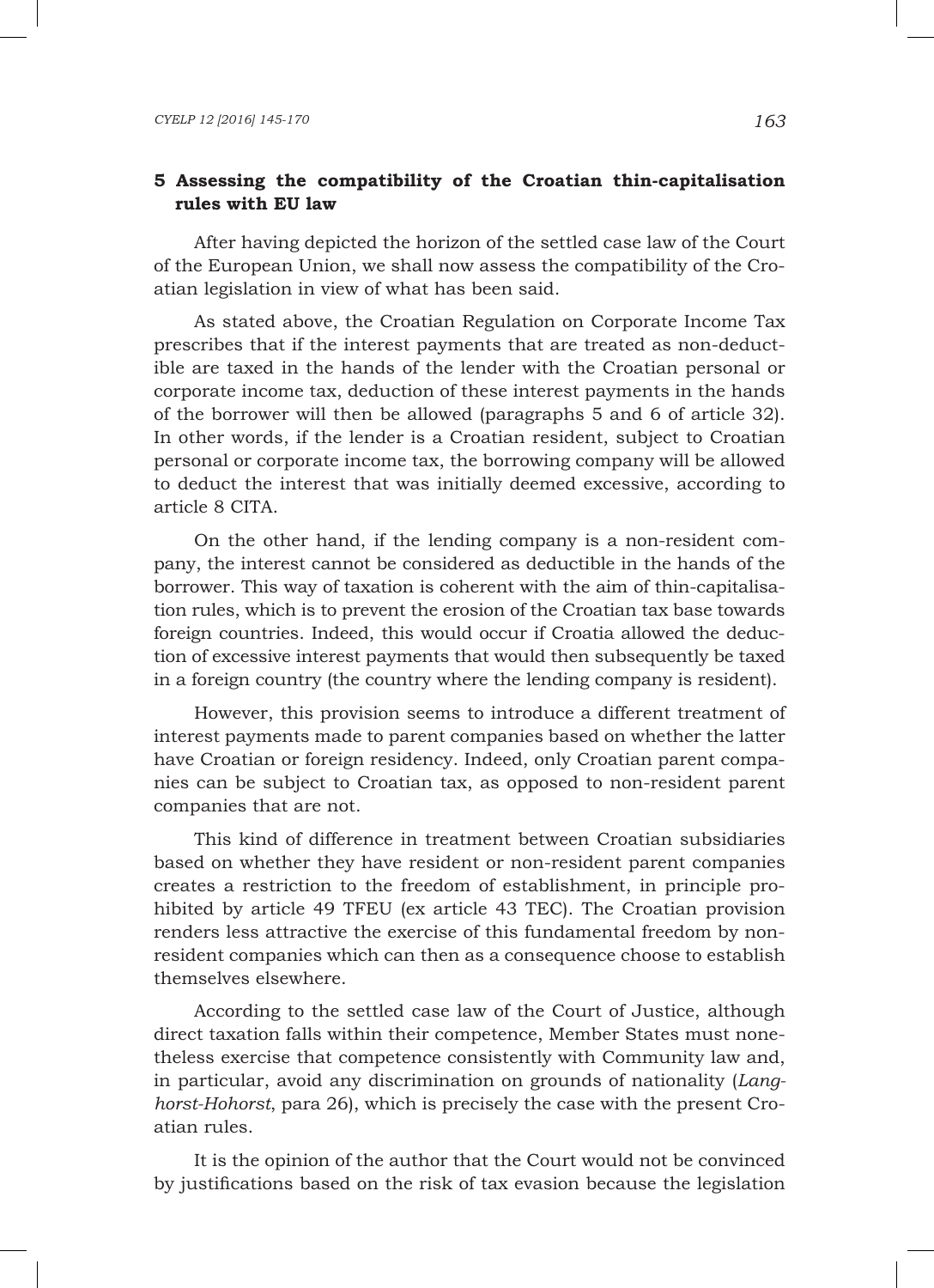at issue should have the specific purpose to prevent wholly artificial arrangements designed to circumvent the national legislation and not apply to any situation in which the parent company has its seat, for whatever reason, outside Croatia. Such situations do not in themselves entail a risk of tax evasion, since such a company will in any event be subject to the tax legislation of the State in which it is established (*Langhorst-Hohorst*, para 37).

It follows that the Croatian thin-capitalisation regime, as it is conceived today, is not compatible with EU law and that Croatia risks being sanctioned if the measure is contested before the Court of Justice.

### **6 Rendering the Croatian legislation compatible with EU law**

In order to see how the Croatian legislation could be rendered compatible with EU law, the author proposes to conduct a survey of the reactions of other EU lawmakers following the *Lankhorst-Hohorst* case.40

The Netherlands, $41$  Denmark, France $42$  and Germany $43$  chose to apply thin-capitalisation rules to resident taxpayers, as well as non-resident ones. Spain (until 2012) and Portugal chose to take a different route. They restricted the application of these rules solely to situations where the lender was a resident in a third (non-EU) country. Finally, Great Britain chose to entirely eliminate thin-capitalisation rules and to apply rules on transfer pricing, i.e. the arm's length principle, also on financial relations between associated enterprises.

Which of these solutions would best suit Croatian law? If the main aim is to preserve to the maximum the Croatian tax base, whilst rendering the legal norm compatible with EU law, the best option would be to

<sup>40</sup> B Terra and P Wattel, *European Tax Law* (5th edn, Kluwer Law International 2008) 585.

<sup>41</sup> The Netherlands chose to do it even prior to the *Lankhorst-Hohorst* case, following the *Bosal Holding* case, Case C-168/01 *Bosal Holding BV contre Staatssecretaris van Financiën* [2003] ECR I-09409.

<sup>&</sup>lt;sup>42</sup> The provisions of the new article 212 II of the French General Tax Act – Code général des impôts (CGI) apply to all companies and organisms which are subject to corporate income tax by law or upon option.

<sup>&</sup>lt;sup>43</sup> This was the solution adopted by the German legislator. First, the rules against thincapitalisation were modified in the sense that they covered national and cross-border situations. According to the modified article 8A of the German Körperschaftsteuergesetz, all interest payments above EUR 250,000 paid out to shareholders having more than 25% of the capital or voting rights were reclassified as dividends if the ratio of debt to equity was above 1.5:1. However, dividend payments made to resident parent companies were 95% tax exempt, as opposed to dividends paid to non-resident parent companies which were taxed at 25% withholding tax. In this sense, the new rule still had a discriminatory effect. In 2008, the German legislator made a drastic turn and replaced the entire rules with a completely new type of rules, called interest barrier rules (*Zinsschränke)*. N Soshnikov, 'Structure and Elements of National Thin Capitalization Rules' in C Massoner, A Storck and B Sturzlinger (eds), *International Group Financing and Taxes* (Linde Verlag 2012) 61.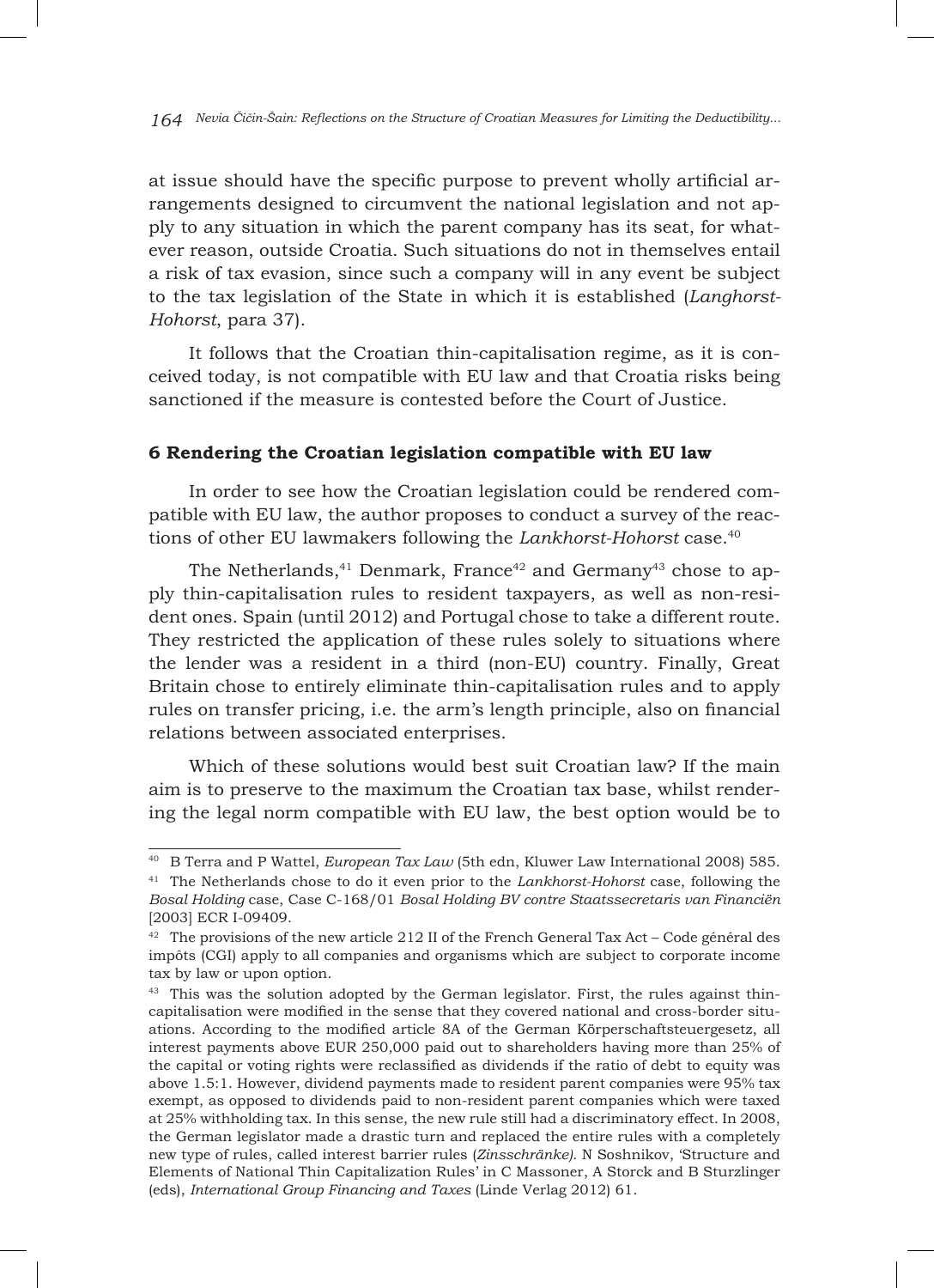simply exclude the application of Croatian thin-capitalisation rules in relation to companies that are resident in the European Union.

Let us first examine this option. Some scholars, notably Rita de la Feria, consider that the decision brought in the *Langhorst-Hohorst* case left the given countries with the aforementioned three options – to extend the application of thin-capitalisation rules to purely national situations; to exclude their application in relations with companies resident in the European Union; or to simply abolish the rules entirely. However, Rita de la Feria considers that the *Itelcar* case removed the second possibility for the Member States:

 It is now clear that the route followed by Portugal and Spain is regarded as incompatible with EU law. EU member states only have two options: either to extend the scope of application of thin capitalization rules in order to include resident companies; or abolish the rules. Applying them only to non-EU countries is no longer acceptable.<sup>44</sup>

It seems to us that this statement needs to be nuanced, or at least regarded in the context and light of the structure of the Portuguese rules on thin-capitalisation. Let us recall that these rules were tested against the free movement of capital and that the reason the Court decided that the rules were incompatible with EU law was that the Portuguese rules did not apply solely to situations in which the lending company from another Member State had a decisive participation in the borrowing company. Since this particular freedom applies also in relation to third countries, it was obvious that the Portuguese rules were no longer compatible with EU law.

On the other hand, the *Lasertec* case tells us that, in order to determine which freedom takes precedence, it is necessary to take into consideration the objective of the legislation at hand (para 19).45 In the concrete case, German law defined that the national thin- capitalisation rule was applicable to circumstances in which the non-resident lending company has a substantial holding, directly or indirectly, in the nominal capital of the resident borrowing company, namely a holding of over 25%. This is also the case in Croatian law.

<sup>44</sup> R de la Feria, cited in an article by R Jackson, 'Application of Portugal's Former Thin Cap Rules to Only Third Countries Violated EU Law, ECJ Says' (Tax Analysts, 8 October 2013).

<sup>&</sup>lt;sup>45</sup> The treatment of a lesser holding which nevertheless confers a dominant influence over the company concerned as such a holding shows, as stated by the Commission in its written observations, that, for the German legislature, the national measure at issue in the main proceedings is designed to apply, irrespective of a precise threshold, to holdings giving the holder a definite influence on the decisions of the company concerned and allowing him to determine its activities, in accordance with the case-law noted in paragraph 20 above … ' (para 22).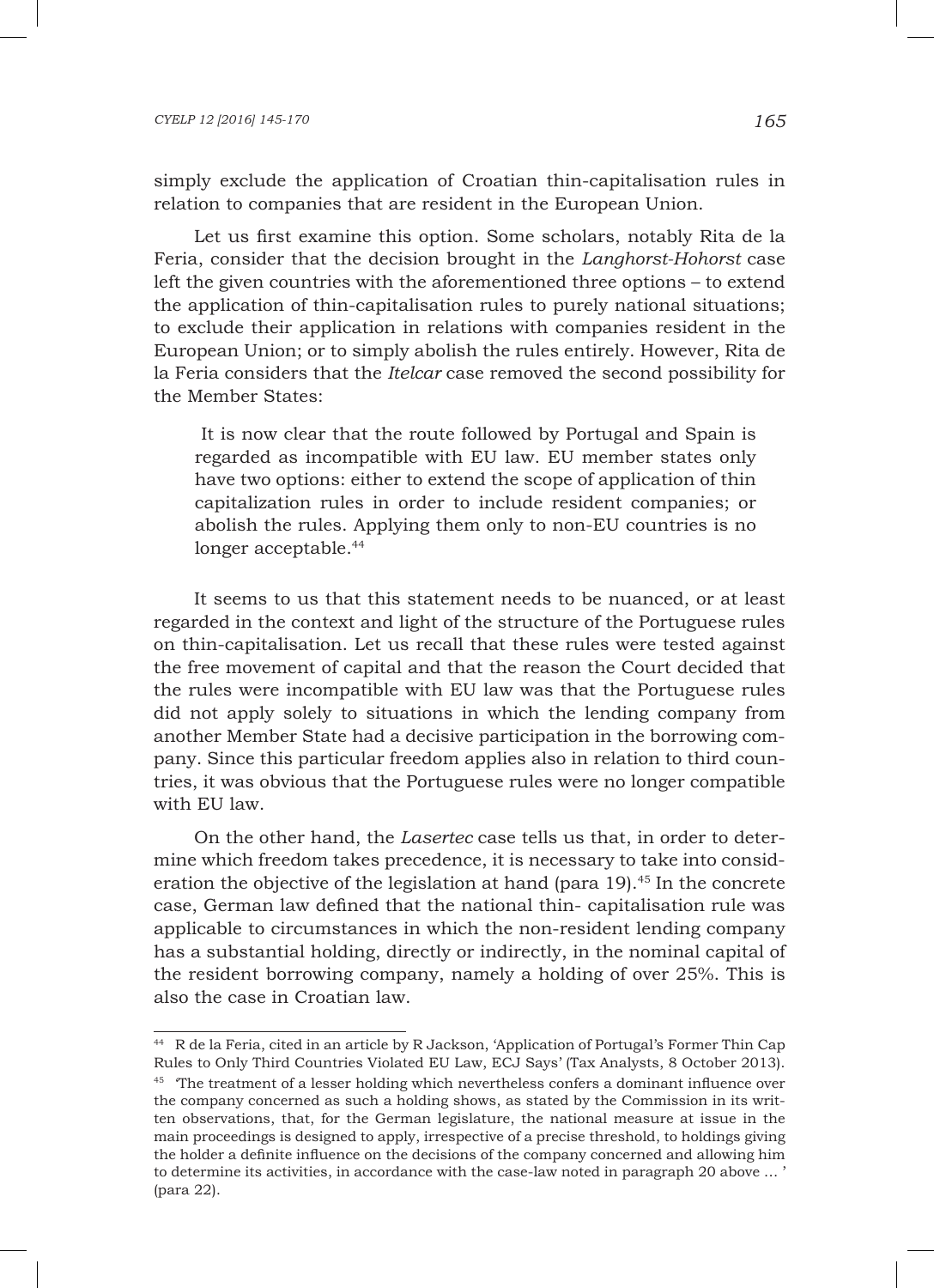The Court concluded that:

[T]his case falls within the material scope solely of the Treaty provisions relating to freedom of establishment (para 24)

…

As for the chapter of the Treaty relating to freedom of establishment, it does not include any provision which extends the scope of its provisions to situations involving nationals of non-member countries who are established outside the European Union... (para 27).

It follows that national thin-capitalisation rules which apply only when the lending company has a decisive influence in the borrowing company need to be tested exclusively in the light of the freedom of establishment. The Croatian rules also require a decisive participation of at least 25% in the capital or voting rights of the borrowing company and thus one can argue that these rules can be regarded solely in the light of the freedom of establishment and not the free movement of capital.

Having said that, it remains unclear whether the fact that the Croatian law was amended in 2013, by extending the thin-capitalisation rules to loans given out by related persons, or loans that are given by third persons, but guaranteed by the persons having the required participation, changes the outcome. Let us recall that persons are considered related if one person participates directly or indirectly in the management, control or capital of another person, or the same persons participate directly or indirectly in the management, control or capital of the company. One could argue that not all these cases require a decisive participation, or substantive shareholding. On the other hand, one could also argue that these requirements are set in order to combat situations in which a person having a decisive participation is using other entities over which it has an influence to circumvent the application of thin-capitalisation rules.

The *Itelcar* case does not seem to give a straight answer to this question, since the Court investigated the terms of the legislation in the following manner:

So far as concerns the rules at issue in the main proceedings, the term 'special relations', as defined in Article 58(4) of the CIRC, does not – as Itelcar and the European Commission observe – relate only to situations in which the lending company of a nonmember country exerts a definite influence, within the meaning of the abovementioned case-law of the Court, over the resident borrowing company by reason of its shareholding in that company. In particular, the situations listed in Article 58(4)(g) of the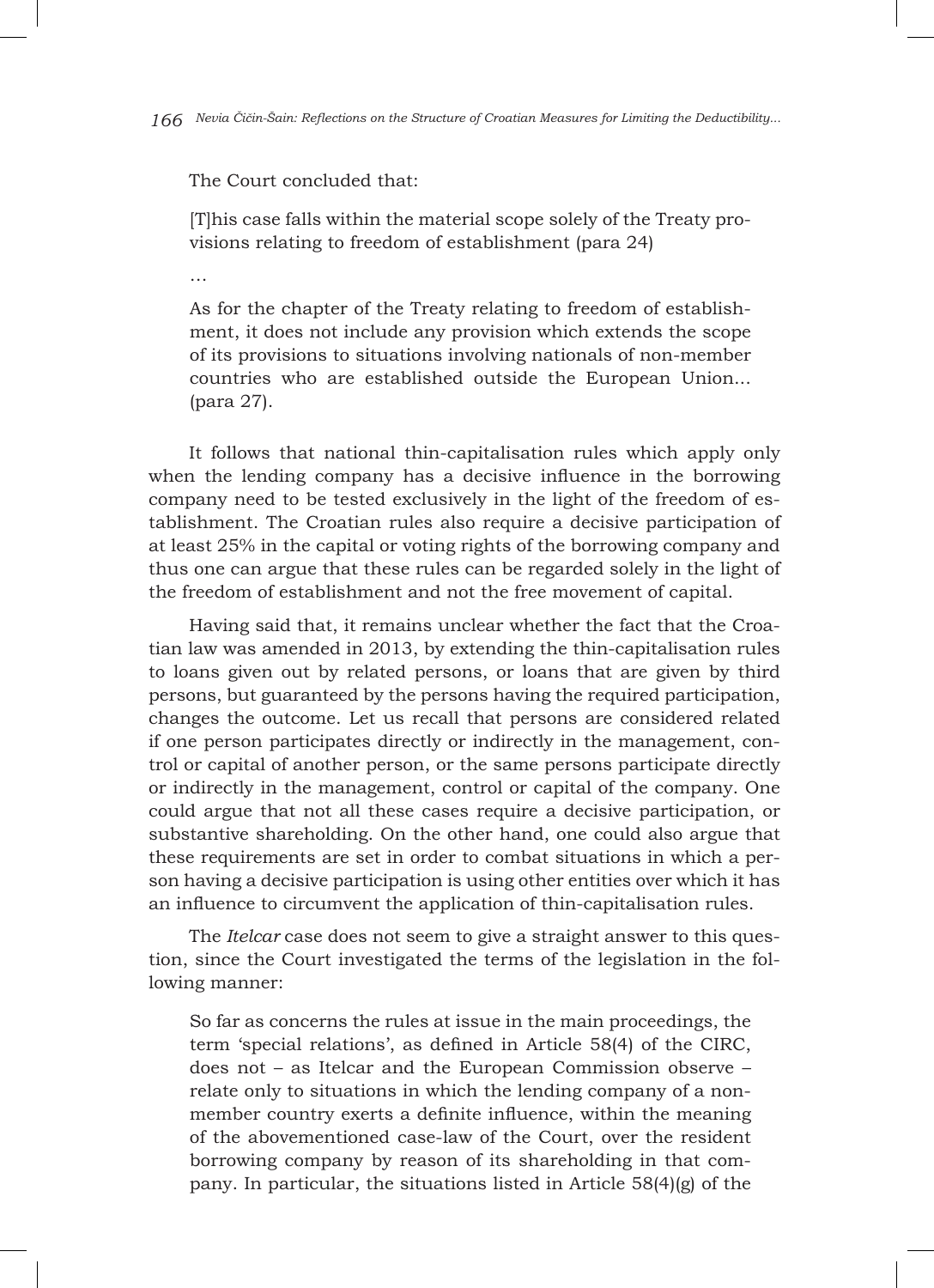CIRC, which relate to the commercial, financial, business or legal relationships between the companies in question, do not necessarily involve the lending company holding shares in the borrowing company (para 20).

At the hearing, the Portuguese government stated, however, in reply to a question put by the Court, that the rules apply only to situations in which the lending company has a direct or indirect shareholding in the borrowing company.

The Court then stated:

Nevertheless, even if the application of the rules at issue in the main proceedings is confined to situations concerning dealings between a borrowing company and a lending company holding at least 10% of the shares or voting rights in the borrowing company, or between companies in which the same shareholders have such a holding, as contemplated in Article 58(4)(a) and (b) of the CIRC, it is clear that a holding of such a size does not necessarily imply that the holder exerts a definite influence over the decisions of the company of which it is a shareholder (para 22).

Indeed, the Portuguese rules seemed to have been sanctioned in the light of the free movement of capital due to the mere fact that the participation required for the application of these rules was only 10%, and not necessarily because the term 'special relation' encompassed relations that did not require a shareholding in the borrowing company.

However, the Court concluded that:

It follows that a resident company may, irrespective of whether the lending company of the non-member country has a shareholding in it, or of the size of any such shareholding, rely upon the Treaty provisions on the free movement of capital in order to call into question the legality of such national rules (para 23).

Therefore, it seems that Croatian rules which do not apply solely to relations where the lending company has a decisive participation in the borrowing company could be sanctioned under the free movement of capital, which has a third country application.

In that case, it seems that the only way that the Croatian legislator could render the Croatian rules compatible with EU law is to extend their application also to purely national situations. This solution implies that the unfavourable tax treatment of excessive interest would be applicable regardless of where the lending company has its residence.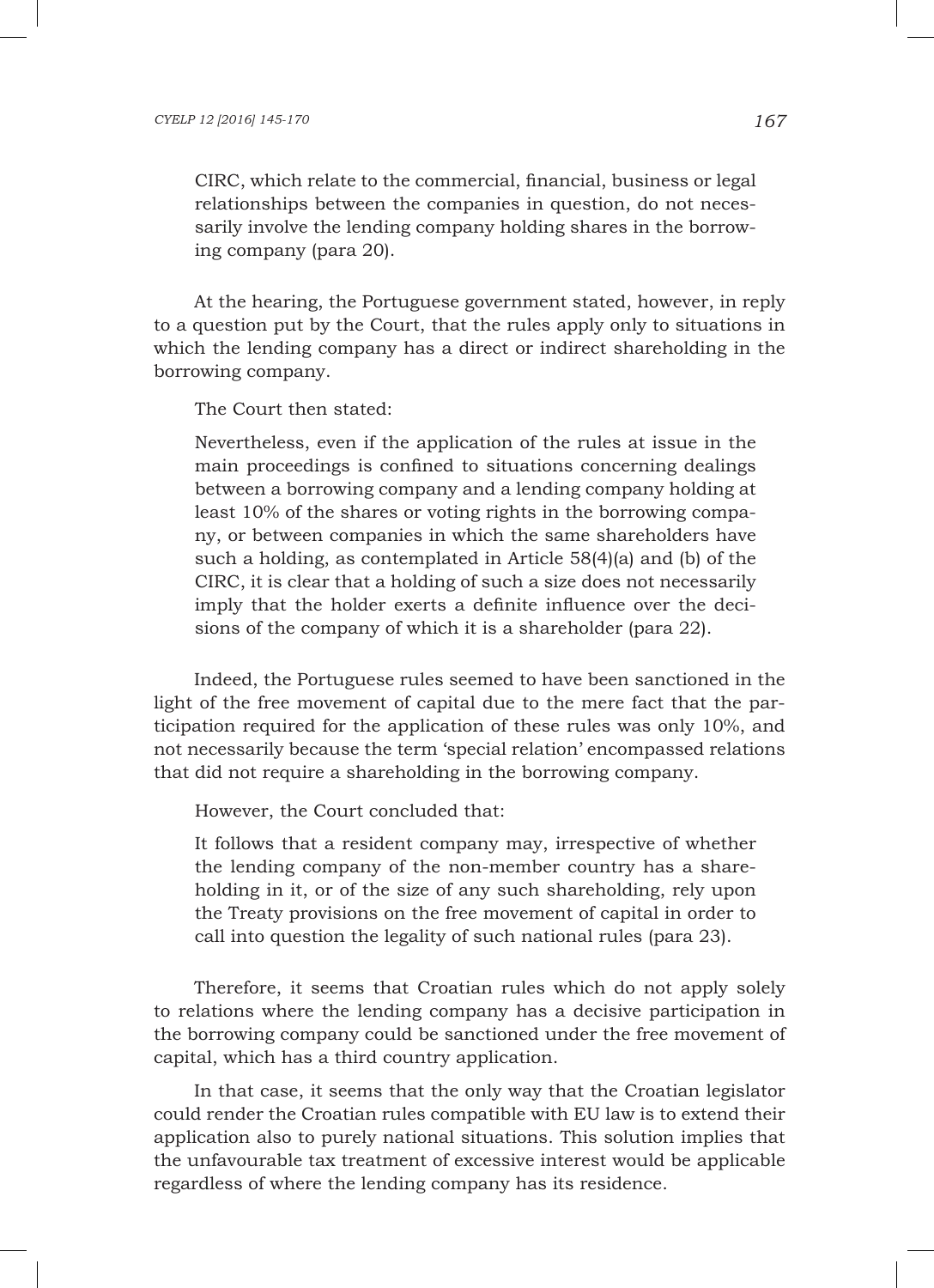This solution has an unwanted consequence. It entices companies to have recourse to external debt instead of intra-group debt. The conditions of these loans could be far less favourable than the intra-group ones would be, without there being a real threat of eroding the national tax base. As stated before, in purely national situations the interest deducted in the hands of the borrowing company is subsequently taxed in the hands of the lending company.46

This solution is also doubtful from the point of view of the European Commission:

In the Commission's view it would be regrettable if, in order to avoid the charge of discrimination, MSs extended the application of anti-abuse measures designed to curb cross-border tax avoidance to purely domestic situations where no possible risk of abuse exists. Such unilateral solutions only undermine the competitiveness of the MSs' economies, and are not in the interest of the Internal Market. Indeed, as AG Geelhoed observed in Thin Cap such an extension 'is quite pointless and indeed counterproductive for economic efficiency'. Moreover, it remains debatable whether such extensions can successfully bring all restrictive measures into line with the MSs' EC Treaty obligations.47

The last solution would be to apply the rules on transfer pricing and the arm's length principle to financial relations, also in terms of the amount of the loan, and not only the applicable interest rate. This is the case with the law in Great Britain. After the *Thin Cap GLO* case, the British lawmaker modified the national rules in such a way that it started applying transfer pricing rules instead of thin-capitalisation rules to financial relations between associated parties, including the amount of debt to which the deductible interest payments are linked.

Effectively, rules that would be thus constructed would conform to EU law in the sense that the Court has already decided that the application of the arm's length principle constitutes an objective test, according to which it is possible to verify whether the financial relation at cause is a purely artificial arrangement. This test needs to be applied to both national and cross-border relations. The solution, following the application of rules based on the arm's length principle, would be to disallow the

<sup>46</sup> NP Bravo, 'Thin Capitalization Rules and EU Law/Fundamental Freedoms in C Massoner, A Storck and B Sturzlinger (eds), *International Group Financing and Taxes* (Linde Verlag 2012) 136.

 $47$  Commission, The application of anti-abuse measures in the area of direct taxation – within the EU and in relation to third countries' (Communication) COM(2007) 785 final, 6.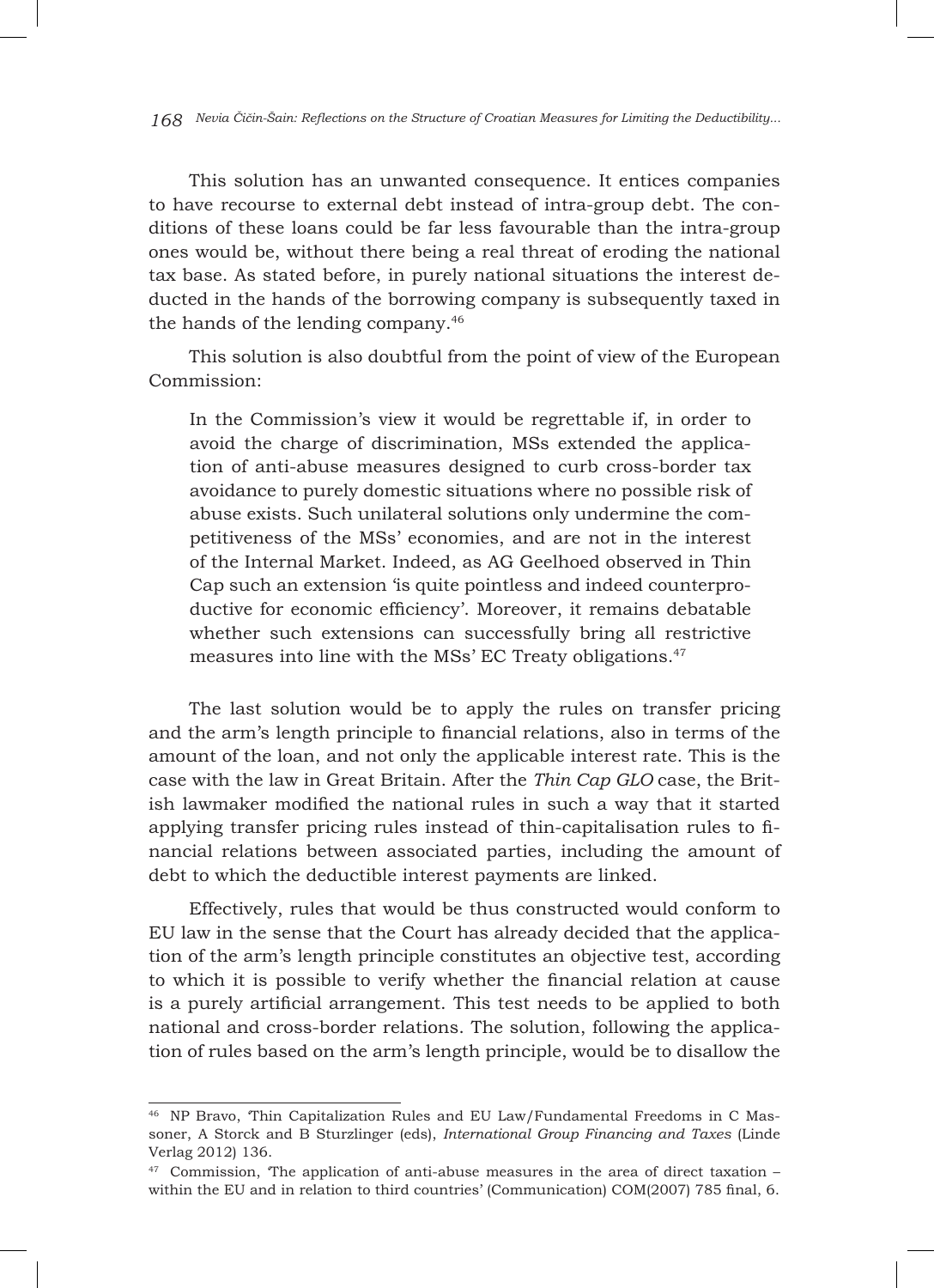#### *CYELP 12 [2016] 145-170 169*

deduction of interest which exceeds the amount of debt that would have be lent in relations between unrelated parties.<sup>48</sup>

Croatian law already applies the rules on transfer pricing to financial relations.49 However, these rules are applicable only to the assessment of the interest rate and not the amount of debt granted. The application of the arm's length principle, which is at the core of the transfer pricing rules, to the assessment of the amount of debt that would be granted between independent enterprises is not always easy to apply. Indeed, it presupposes the availability of information about the conditions under which unrelated parties would enter into a loan agreement.

Information concerning interest rates is publicly well known and it is sufficient to take a look at the easily accessible information pamphlets provided by the banks. On the other hand, the determination of the amount of debt which one person would allow to another independent person is a far more complex process. It takes into consideration the entire financial situation of a person, including the default risk, insolvency risk and other factors. This determination process could be a difficult task for the tax administration and a rather dangerous process for the taxpayer, since he/she could not necessarily find information on loans from other comparable enterprises in order to contest the tax administration's results.<sup>50</sup> This could be detrimental to the principle of legal certainty of the taxpayer. In this sense, the author suggests that the legislator keep a fixed ratio approach, at the same time allowing the taxpayer to prove that notwithstanding the fact that he or she is in a position of being thinly capitalised, the amount of debt would still have been granted, under the same conditions, by an independent enterprise.

#### **7 Conclusion**

The Croatian rule on thin-capitalisation is contrary to EU law and it should be modified. The analysis of the Court's case law indicates that

<sup>&</sup>lt;sup>48</sup> N Vinther and E Werlauff, The Need for Fresh Thinking about Tax Rules on Thin Capitalization*'* (2003) 12(2) EC Tax Review 105

<sup>49</sup> For the determination of the income from interest on loans granted by associated persons, the minimum calculated interest rate is the rate which would apply to non-associated persons at the time of granting a loan. For the determination of the expenditures for interest on loans received by associated persons, the maximum interest accrued is recognised at the interest rate which would apply to non-associated persons at the time of granting a loan. One could argue that Croatia does not in reality apply the arm's length principle because the interest rate referred to in this article is determined and published by the finance minister, prior to the beginning of the tax period in which it will be applied. If the Minister of Finance does not undertake any action, the applicable interest rate will be the discount interest rate fixed by the Croatian National Bank (art 14.3 CITA and art 37.2 of the Regulation).

<sup>50</sup> CP Knöller, *The Efficacy of Thin Capitalization Rules and Their Barriers: An Analysis from the UK and German Perspective* (2011) 39(6/7) Intertax 6/7, 334.